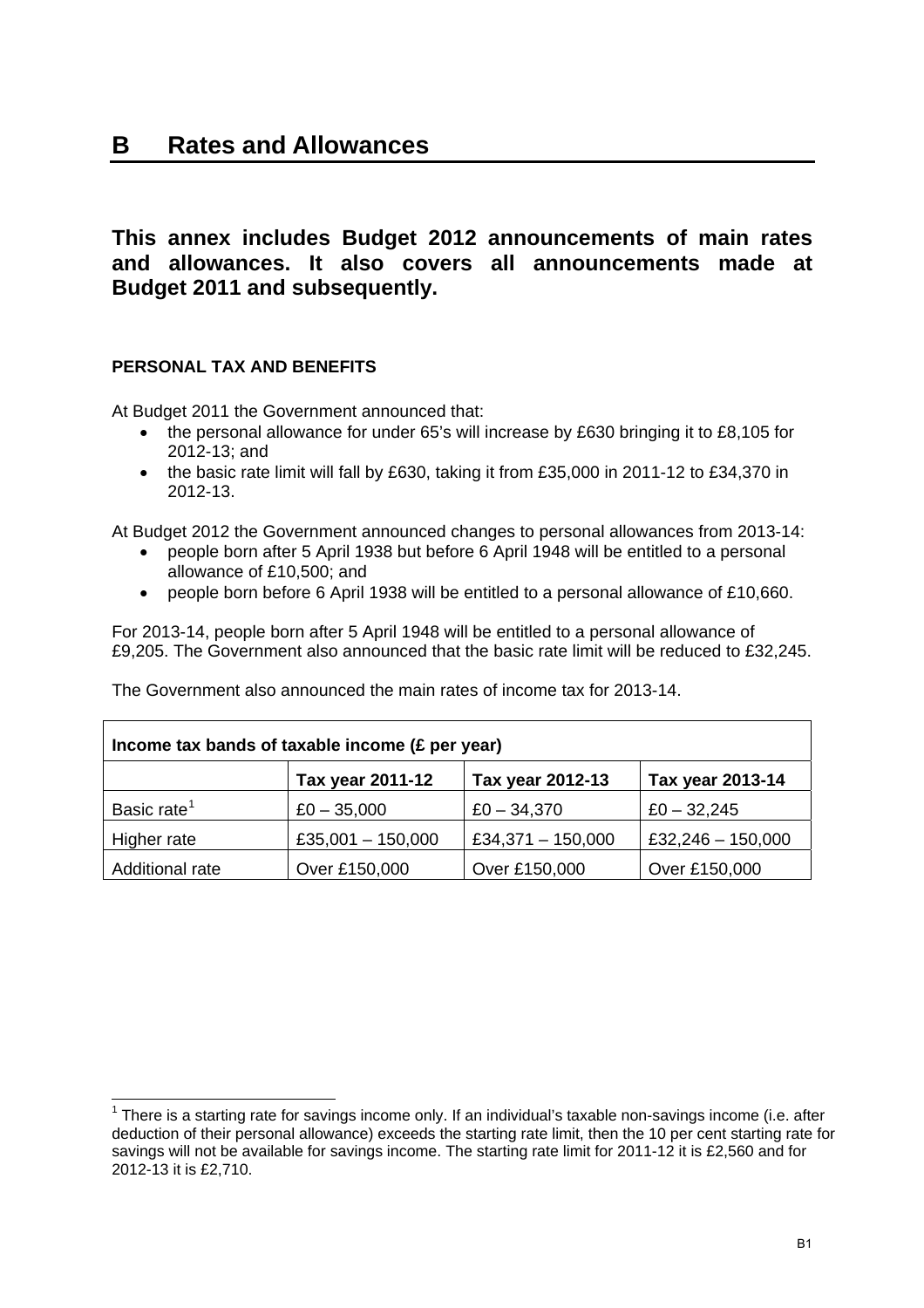| Income tax rates                                                                                                                  |                     |                     |                  |
|-----------------------------------------------------------------------------------------------------------------------------------|---------------------|---------------------|------------------|
|                                                                                                                                   | Tax year 2011-12    | Tax year 2012-13    | Tax year 2013-14 |
| Basic rate                                                                                                                        | 20%                 | 20%                 | 20%              |
| Higher rate                                                                                                                       | 40%                 | 40%                 | 40%              |
| Additional rate                                                                                                                   | 50%                 | 50%                 | 45%              |
| Dividend ordinary rate<br>(for dividends<br>otherwise taxable at<br>the basic rate<br>(effective rate with tax<br>credit))        | 10%<br>$(0\%)$      | 10%<br>(0%)         | 10%<br>(0%)      |
| Dividend upper rate<br>(for dividends)<br>otherwise taxable at<br>the higher rate<br>(effective rate with tax<br>credit))         | 32.5%<br>(25%)      | 32.5%<br>(25%)      | 32.5%<br>(25%)   |
| Dividend additional<br>rate (for dividends<br>otherwise taxable at<br>the additional rate<br>(effective rate with tax<br>credit)) | 42.5%<br>$(36.1\%)$ | 42.5%<br>$(36.1\%)$ | 37.5%<br>(30.6%) |

| Special rates for trustees' income                                                                                         |                                                |                                                |                                                |  |
|----------------------------------------------------------------------------------------------------------------------------|------------------------------------------------|------------------------------------------------|------------------------------------------------|--|
|                                                                                                                            | Tax year 2011-12                               | Tax year 2012-13                               | Tax year 2013-14                               |  |
| Standard rate on first<br>£1,000 of income<br>which would<br>otherwise be taxable<br>at the special rates<br>for trustees. | Up to 20%, depends<br>on the type of<br>income | Up to 20%, depends<br>on the type of<br>income | Up to 20%,<br>depends on the<br>type of income |  |
| Trust rate                                                                                                                 | 50%                                            | 50%                                            | 45%                                            |  |
| Dividend trust rate                                                                                                        | 42.5%                                          | 42.5%                                          | 37.5%                                          |  |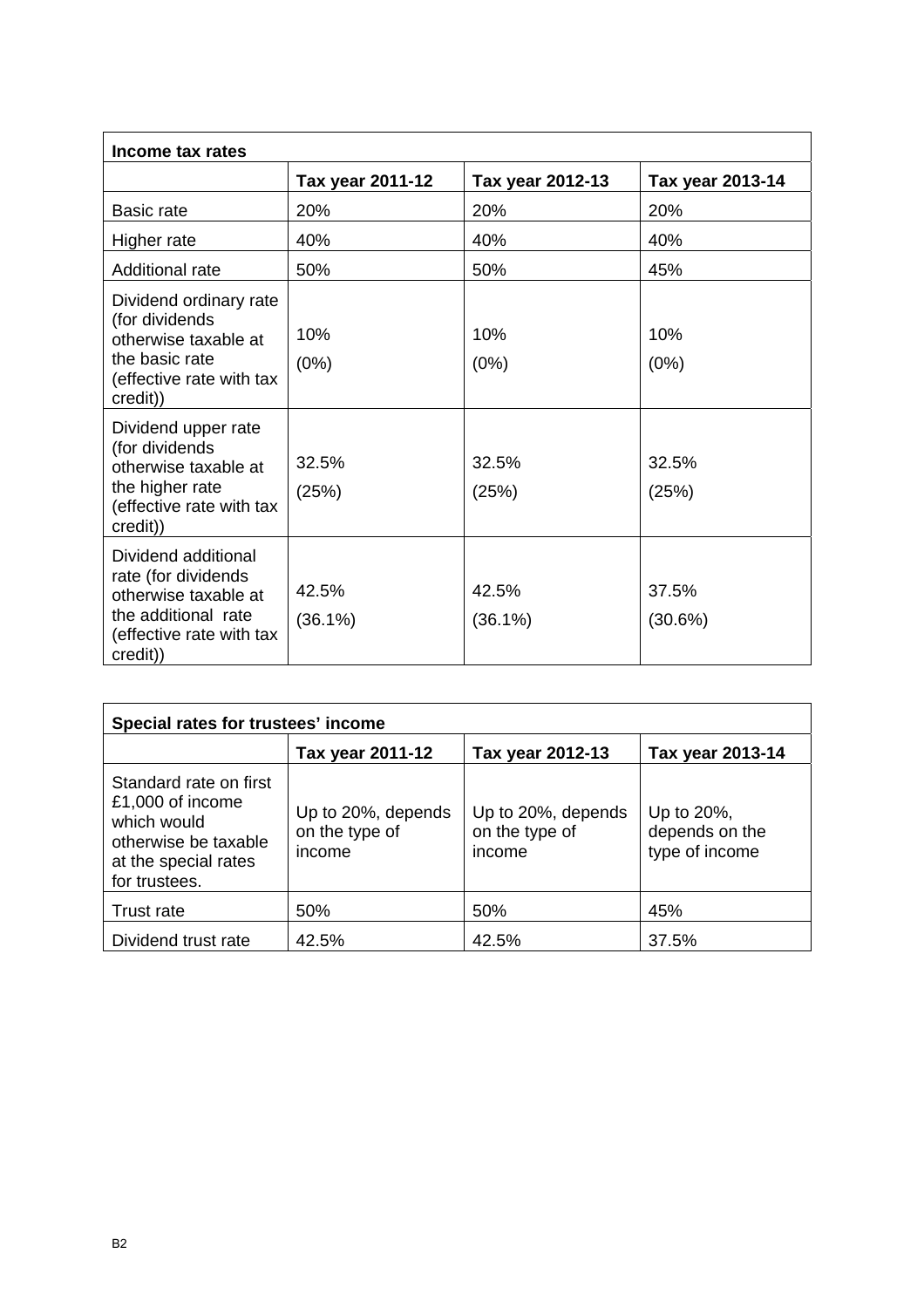| Income tax allowances (£ per year)                                 |                     |                     |                     |
|--------------------------------------------------------------------|---------------------|---------------------|---------------------|
| Personal allowance <sup>2</sup>                                    | Tax year<br>2011-12 | Tax year<br>2012-13 | Tax year<br>2013-14 |
| Age under $65^3$                                                   | £7,475              | £8,105              | N/A                 |
| Born after 5 April 1948 <sup>3</sup>                               | N/A                 | N/A                 | £9,205              |
| Age-related allowance (65-74) <sup>3, 4</sup>                      | £9,940              | £10,500             | N/A                 |
| Born after 5 April 1938 but before<br>6 April 1948 <sup>3, 4</sup> | N/A                 | N/A                 | £10,500             |
| Age-related allowance (75+) <sup>3, 4</sup>                        | £10,090             | £10,660             | N/A                 |
| Born before 6 April 1938 <sup>3, 4</sup>                           | N/A                 | N/A                 | £10,660             |
| Income limit for under 65 personal<br>allowance                    | £100,000            | £100,000            | N/A                 |
| Income limit for personal allowance<br>(born after 5 April 1948)   | N/A                 | N/A                 | £100,000            |
| Income limit for age-related allowances                            | £24,000             | £25,400             | N/A                 |
| Income limit for personal allowances<br>(born before 6 April 1948) | N/A                 | N/A                 | <b>TBA</b>          |
| Married couples allowance <sup>5</sup>                             |                     |                     |                     |
| Age over $75^{6,7}$                                                | £7,295              | £7,705              | <b>TBA</b>          |
| Minimum amount of married couple's<br>allowance                    | £2,800              | £2,960              | <b>TBA</b>          |
| <b>Blind person's allowance</b>                                    |                     |                     |                     |
| Blind person's allowance                                           | £1,980              | £2,100              | <b>TBA</b>          |

<span id="page-2-0"></span> $^{2}$  Up to and including 2012-13, the amount of an individual's personal allowance depends upon their age and their income in the tax year. From 2013-14, the amount of an individual's personal allowance depends ontheir date of birth and their income in the tax year. This change has no effect on an individual's entitlement to the married couple's allowance or the blind person's allowance.

<span id="page-2-2"></span><span id="page-2-1"></span> $3$  This allowance reduces where the individual's income is above £100,000 - by £1 for every £2 of income above the £100,000 limit. This reduction applies irrespective of age or date of birth. 4  $4$  This allowance reduces where the individual's income is above the income limit (£24,000 for 2011-12, £25,400 for 2012-13) by £1 for every £2 of income above the limit until they reach the level of the personal allowance for those aged under 65, or from 2013-14, the level of the personal allowance for those born after 5 April 1948.

<span id="page-2-3"></span><sup>&</sup>lt;sup>5</sup> Available to people born before 6 April 1935.

<span id="page-2-4"></span> $6$  Tax relief for this allowance is given at 10 per cent.

<span id="page-2-5"></span> $7$  This allowance reduces where the individual's income is above the income limit (£24,000 for 2011-12, £25,400 for 2012-13), by £1 for every £2 of income above the limit until it reaches the minimum amount. Any reduction applies after any reduction to the individual's personal allowance.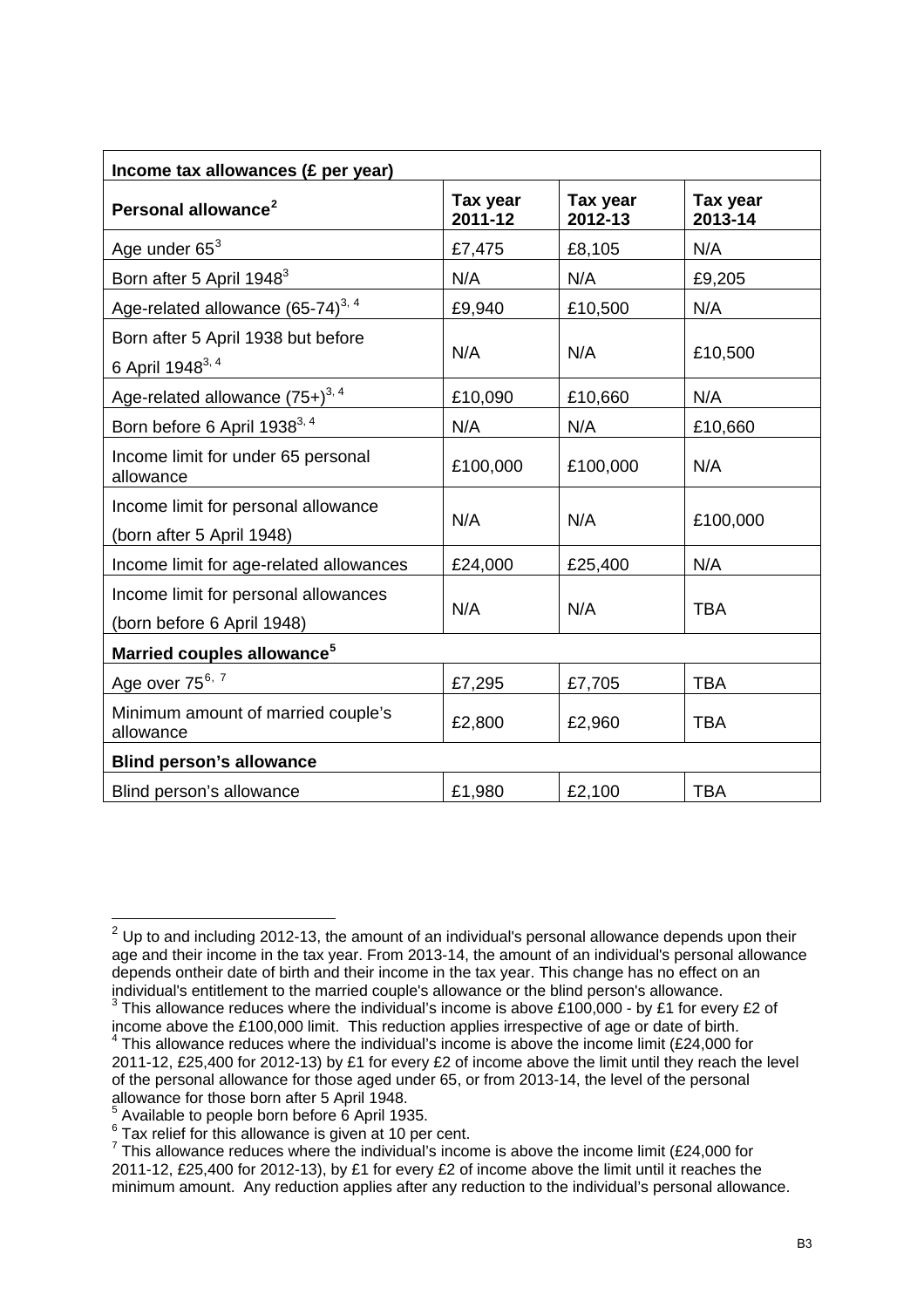| Company car tax                                                       |                           |                                             |                                       |                           |                                                |                                       |                                             |
|-----------------------------------------------------------------------|---------------------------|---------------------------------------------|---------------------------------------|---------------------------|------------------------------------------------|---------------------------------------|---------------------------------------------|
| Tax year 2014-15 <sup>8</sup><br>Tax year 2015-16<br>Tax year 2016-17 |                           |                                             |                                       |                           |                                                |                                       |                                             |
| CO <sub>2</sub><br>emissions,<br>g/km                                 |                           | Appropriate % of<br>car list price taxed    | CO <sub>2</sub><br>emissions,<br>g/km | car list price<br>taxed   | Appropriate % of                               | CO <sub>2</sub><br>emissions,<br>g/km | Appropriate<br>% of car list<br>price taxed |
|                                                                       | Petrol<br>fuelled<br>cars | <b>Diesel</b><br>fuelled<br>$\text{cars}^9$ |                                       | Petrol<br>fuelled<br>cars | <b>Diesel</b><br>fuelled<br>cars <sup>10</sup> |                                       | Petrol and<br>diesel fuelled<br>cars        |
| 0                                                                     | $\overline{0}$            | $\overline{0}$                              | 0 to 94                               | 13                        | 16                                             | 0 to 94                               | 15                                          |
| $1 - 75$                                                              | 5                         | 8                                           | 95-99                                 | 14                        | 17                                             | 95-99                                 | 16                                          |
| 76 to 94                                                              | 11                        | 14                                          | 100-104                               | 15                        | 18                                             | 100-104                               | 17                                          |
| 95-99                                                                 | 12                        | 15                                          | 105-109                               | 16                        | 19                                             | 105-109                               | 18                                          |
| 100-104                                                               | $\overline{13}$           | $\overline{16}$                             | 110-114                               | 17                        | $\overline{20}$                                | 110-114                               | $\overline{19}$                             |
| 105-109                                                               | 14                        | 17                                          | 115-119                               | 18                        | 21                                             | 115-119                               | 20                                          |
| 110-114                                                               | 15                        | 18                                          | 120-124                               | 19                        | 22                                             | 120-124                               | 21                                          |
| 115-119                                                               | 16                        | 19                                          | 125-129                               | 20                        | 23                                             | 125-129                               | 22                                          |
| 120-124                                                               | 17                        | 20                                          | 130-134                               | 21                        | 24                                             | 130-134                               | 23                                          |
| 125-129                                                               | 18                        | 21                                          | 135-139                               | 22                        | 25                                             | 135-139                               | 24                                          |
| 130-134                                                               | 19                        | 22                                          | 140-144                               | 23                        | 26                                             | 140-144                               | 25                                          |
| 135-139                                                               | 20                        | 23                                          | 145-149                               | 24                        | 27                                             | 145-149                               | 26                                          |
| 140-144                                                               | 21                        | 24                                          | 150-154                               | 25                        | 28                                             | 150-154                               | 27                                          |
| 145-149                                                               | 22                        | 25                                          | 155-159                               | 26                        | 29                                             | 155-159                               | 28                                          |
| 150-154                                                               | 23                        | 26                                          | 160-164                               | 27                        | 30                                             | 160-164                               | 29                                          |
| 155-159                                                               | 24                        | 27                                          | 165-169                               | 28                        | 31                                             | 165-169                               | 30                                          |
| 160-164                                                               | 25                        | 28                                          | 170-174                               | 29                        | 32                                             | 170-174                               | 31                                          |
| 165-169                                                               | $\overline{26}$           | 29                                          | 175-179                               | 30                        | 33                                             | 175-179                               | $\overline{32}$                             |
| 170-174                                                               | 27                        | 30                                          | 180-184                               | 31                        | 34                                             | 180-184                               | 33                                          |
| 175-179                                                               | 28                        | 31                                          | 185-189                               | 32                        | 35                                             | 185-189                               | 34                                          |
| 180-184                                                               | 29                        | 32                                          | 190-194                               | 33                        | 36                                             | 190-194                               | 35                                          |
| 185-189                                                               | 30                        | 33                                          | 195-199                               | 34                        | 37                                             | 195-199                               | 36                                          |
| 190-194                                                               | 31                        | 34                                          | 200-204                               | 35                        | 37                                             | 200 and<br>above                      | 37                                          |
| 195-199                                                               | 32                        | 35                                          | 205-209                               | 36                        | 37                                             |                                       |                                             |
| 200-204                                                               | 33                        | 35                                          | $210$ and<br>above                    | 37                        | 37                                             |                                       |                                             |
| 205-209                                                               | 34                        | 35                                          |                                       |                           |                                                |                                       |                                             |
| 210 and<br>above                                                      | 35                        | 35                                          |                                       |                           |                                                |                                       |                                             |

<span id="page-3-1"></span><span id="page-3-0"></span>

e<br><sup>8</sup> 2014-15 rates legislated at Finance Bill 2012.<br><sup>9</sup> A three percentage point diesel supplement applies to wholly propelled diesel cars with percentages up to 32 per cent, to a maximum of 35 per cent.

<span id="page-3-2"></span> $10$  A three percentage point diesel supplement applies to wholly propelled diesel cars with percentages up to 34 per cent, to a maximum of 37 per cent.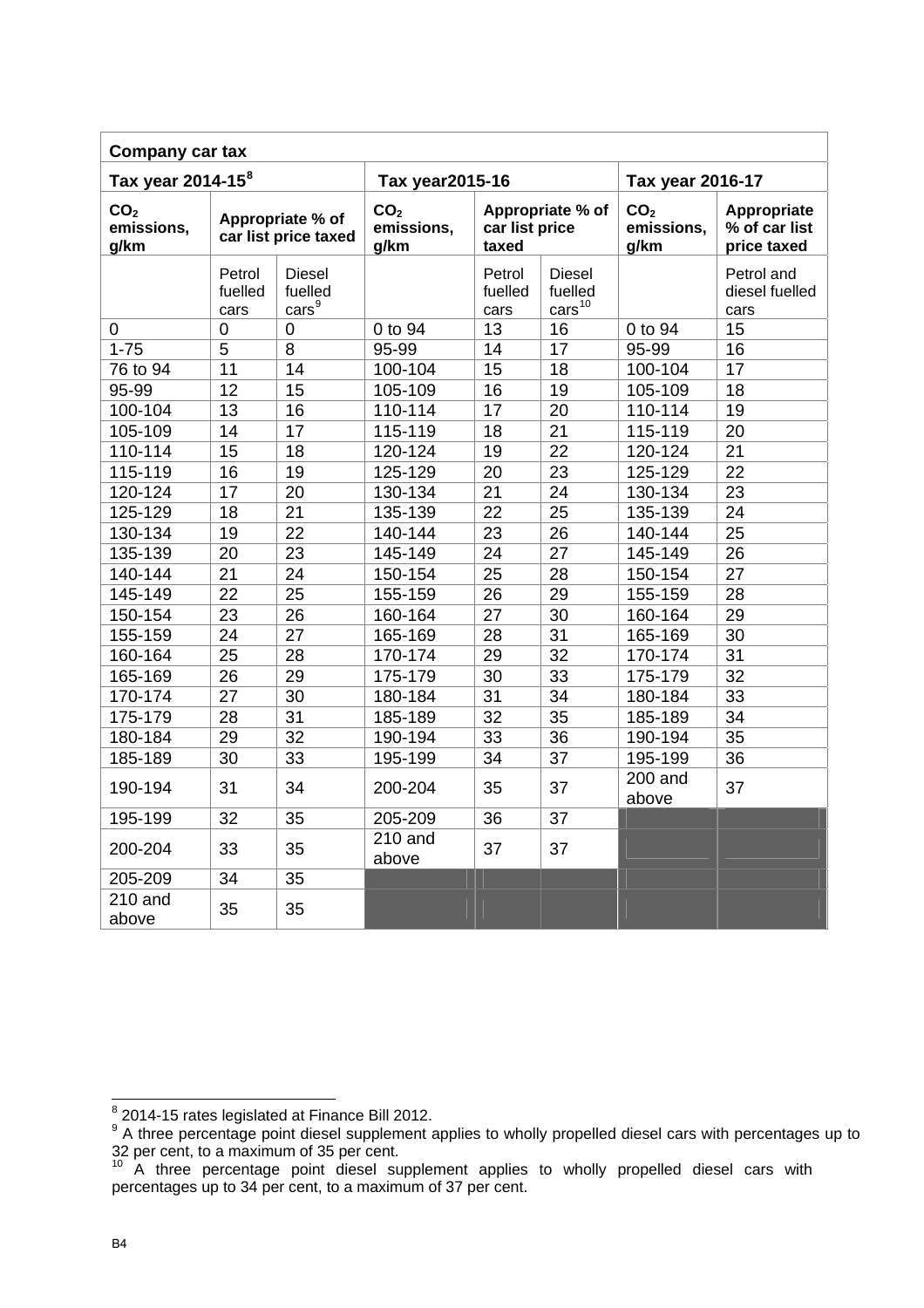# **NATIONAL INSURANCE CONTRIBUTIONS (NICs)**

| Employee and employer rates and thresholds (£ per week)                                 |                     |                                |  |
|-----------------------------------------------------------------------------------------|---------------------|--------------------------------|--|
| <b>Class 1 NICs</b>                                                                     | Tax year<br>2011-12 | Tax year<br>2012-13            |  |
| Lower earnings limit (LEL) for class 1 NICs                                             | £102.00             | £107.00                        |  |
| Upper earnings limit (UEL) for employee's (primary) class 1<br><b>NICs</b>              | £817.00             | £817.00                        |  |
| Upper accrual point (UAP)                                                               | £770.00             | £770.00                        |  |
| Primary threshold                                                                       | £139.00             | £146.00                        |  |
| Secondary threshold                                                                     | £136.00             | £144.00                        |  |
| Employee's (primary) class 1 contribution rates                                         |                     |                                |  |
| 2011-12 weekly earnings from £139.01 to £817.00                                         | 12%                 | N/A                            |  |
| 2011-12 weekly earnings above £817.00                                                   | 2%                  | N/A                            |  |
| 2012-13 weekly earnings from £146.01 to £817.00                                         | N/A                 | 12%                            |  |
| 2012-13 weekly earnings above £817.00                                                   | N/A                 | 2%                             |  |
| <b>Employee's contracted-out rebate</b>                                                 |                     |                                |  |
| Employee's contracted-out rebate - salary related schemes<br>(COSR) between LEL & UAP   | 1.6%                | 1.4%                           |  |
| Employee's contracted-out rebate - money purchase<br>schemes (COMP) between LEL and UAP | 1.6%                | Abolished from<br>6 April 2012 |  |
| Married woman's reduced rate for (primary) class 1 contribution rates <sup>11</sup>     |                     |                                |  |
| 2011-12 weekly earnings from £139.01 to £817.00                                         | 5.85%               | N/A                            |  |
| 2011-12 weekly earnings above £817.00                                                   | 2%                  | N/A                            |  |
| 2012-13 weekly earnings from £146.01 to £817.00                                         | N/A                 | 5.85%                          |  |
| 2012-13 weekly earnings above £817.00                                                   | N/A                 | 2%                             |  |
| Employer's (secondary) class 1 contribution rates                                       |                     |                                |  |
| 2011-12 weekly earnings above £136.00                                                   | 13.8%               | N/A                            |  |
| 2012-13 weekly earnings above £144.00                                                   | N/A                 | 13.8%                          |  |
| <b>Employer's contracted-out rebate</b>                                                 |                     |                                |  |
| Employer's COSR schemes between LEL and UAP                                             | 3.7%                | 3.4%                           |  |
| Employer's COMP schemes between LEL and UAP                                             | 1.4%                | Abolished from<br>6 April 2012 |  |

<span id="page-4-0"></span> $11$  The reduced rate applies to women married before 6 April 1977 who have elected to pay a reduced rate of class 1 contributions.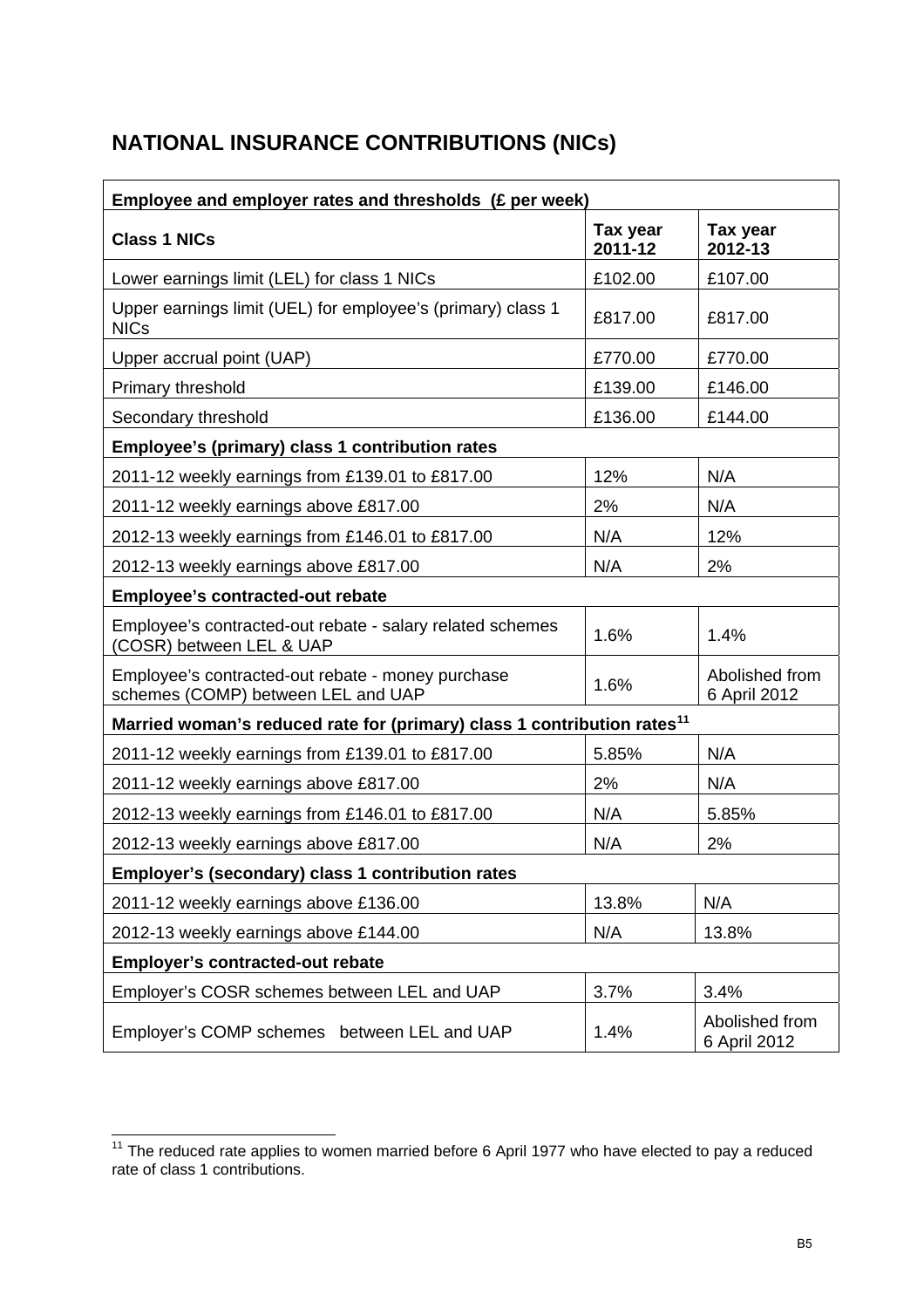| Self-employed and others rates and thresholds (£ per week) |                         |                     |  |
|------------------------------------------------------------|-------------------------|---------------------|--|
| Class 2 NICs <sup>12</sup>                                 | Tax year<br>$2011 - 12$ | Tax year<br>2012-13 |  |
| Self-employed class 2 NICs                                 | £2.50                   | £2.65               |  |
| Small earnings annual exception level class 2 NICs         | £5,315                  | £5,595              |  |
| Volunteer development workers class 2 NICs                 | £5.10                   | £5.35               |  |
| Share fishermen class 2 NICs                               | £3.15                   | £3.30               |  |

| Self-employed and others rates and thresholds (£ per week) |                     |                     |
|------------------------------------------------------------|---------------------|---------------------|
| <b>Class 3 NICs</b>                                        | Tax year<br>2011-12 | Tax year<br>2012-13 |
| Voluntary contributions                                    | £12.60              | £13.25              |

| Self-employed and others rates and thresholds                    |                     |                     |  |
|------------------------------------------------------------------|---------------------|---------------------|--|
| <b>Class 4 NICs</b>                                              | Tax year<br>2011-12 | Tax year<br>2012-13 |  |
| 2011-12 annual profits below LPL £7,225                          | Nil                 | N/A                 |  |
| 2011-12 annual profits above LPL £7,225 but below UPL<br>£42,475 | 9%                  | N/A                 |  |
| 2011-12 annual profits above UPL £42,475                         | 2%                  | N/A                 |  |
| 2012-13 annual profits below LPL £7,605                          | N/A                 | <b>Nil</b>          |  |
| 2012-13 annual profits above LPL £7,605 but below UPL<br>£42,475 | N/A                 | 9%                  |  |
| 2012-13 annual profits above LPL £42,475                         | N/A                 | 2%                  |  |

<span id="page-5-0"></span>  $12$  Class 2 NICs are paid at a weekly flat rate by all self-employed persons. Those with profits less than, or expected to be less than, the level of the small earnings exception may apply for exemption from paying class 2 contributions.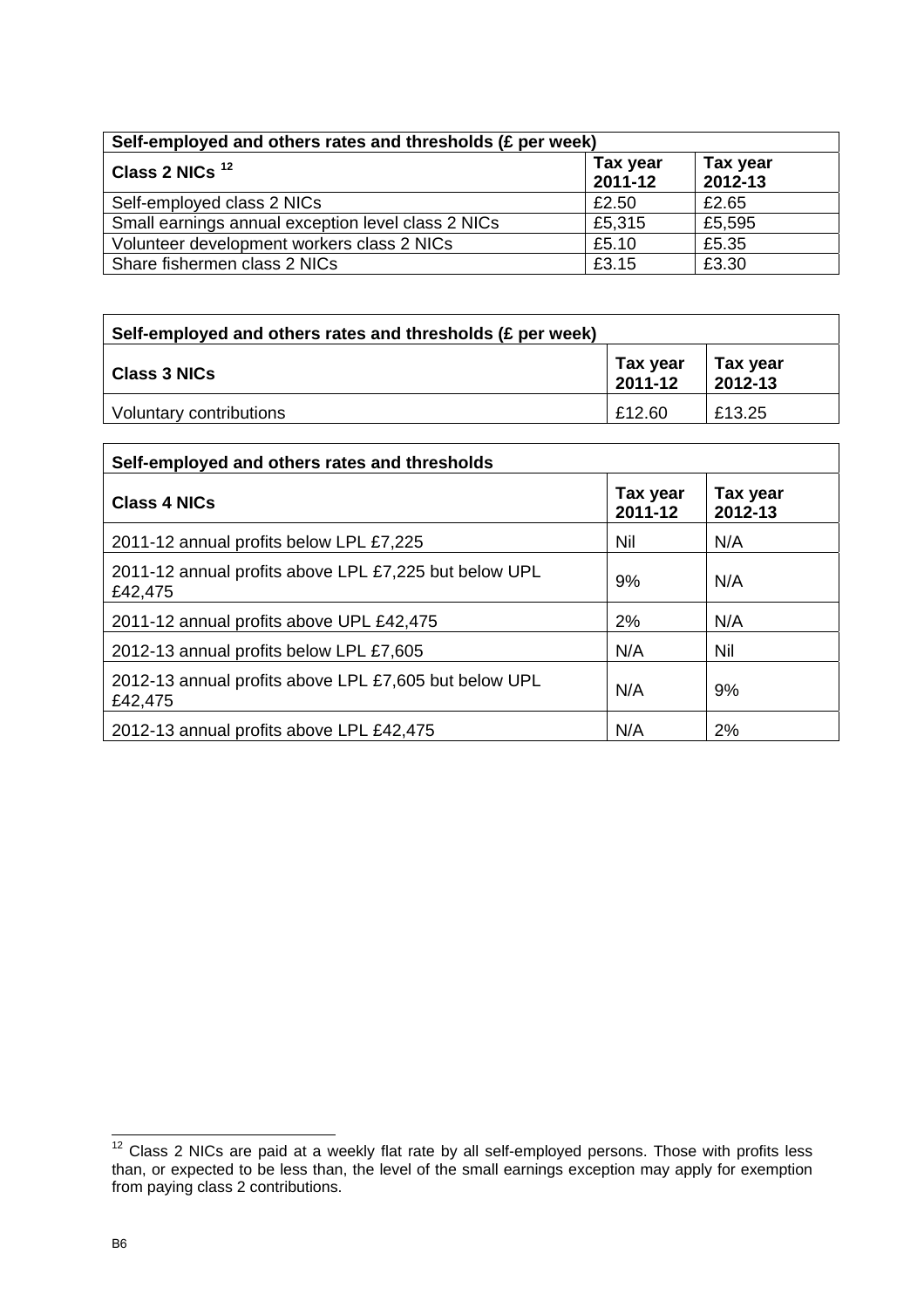# **WORKING AND CHILD TAX CREDITS, CHILD BENEFIT AND GUARDIANS ALLOWANCE**

| <b>Working and child tax credits</b>                           |                 |                 |  |
|----------------------------------------------------------------|-----------------|-----------------|--|
| £ per year (unless stated)                                     | From April 2011 | From April 2012 |  |
| <b>Working tax credit</b>                                      |                 |                 |  |
| <b>Basic element</b>                                           | £1,920          | £1,920          |  |
| Couple and lone parent element                                 | £1,950          | £1,950          |  |
| 30 hour element                                                | £790            | £790            |  |
| Disabled worker element                                        | £2,650          | £2,790          |  |
| Severe disability element                                      | £1,130          | £1,190          |  |
| 50+ Return to work payment (16-29 hours)                       | £1,365          | Removed         |  |
| 50+ Return to work payment (30+ hours)                         | £2,030          | Removed         |  |
| Childcare element of the working tax credit                    |                 |                 |  |
| Maximum eligible cost for one child                            | £175 per week   | £175 per week   |  |
| Maximum eligible cost for two or more children                 | £300 per week   | £300 per week   |  |
| Percentage of eligible costs covered                           | 70%             | 70%             |  |
| <b>Child tax credit</b>                                        |                 |                 |  |
| Family element                                                 | £545            | £545            |  |
| Child element                                                  | £2,555          | £2,690          |  |
| Disabled child element                                         | £2,800          | £2,950          |  |
| Severely disabled child element                                | £1,130          | £1,190          |  |
| Income thresholds and withdrawal rates                         |                 |                 |  |
| First income threshold                                         | £6,420          | £6,420          |  |
| First withdrawal rate                                          | 41%             | 41%             |  |
| Second income threshold                                        | £40,000         | Withdrawn       |  |
| Second withdrawal rate                                         | 41%             | 41%             |  |
| First threshold for those entitled to child tax<br>credit only | £15,860         | £15,860         |  |
| Income disregard                                               | £10,000         | £10,000         |  |
| Income fall disregard                                          | N/A             | £2,500          |  |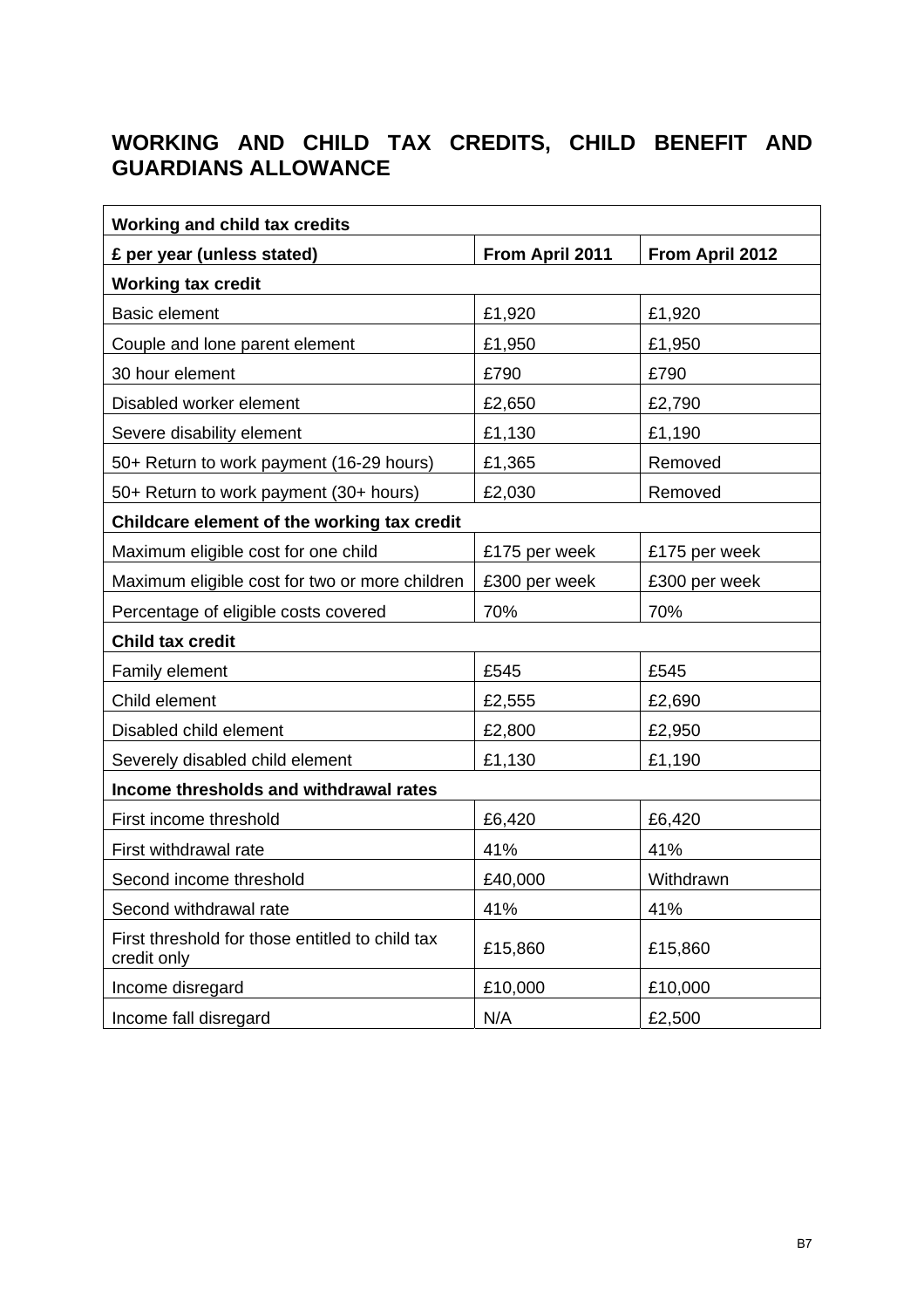| Child benefit (£ per week)       |                        |                        |  |
|----------------------------------|------------------------|------------------------|--|
|                                  | <b>From April 2011</b> | <b>From April 2012</b> |  |
| Eldest/only child                | £20.30                 | £20.30                 |  |
| Other children                   | £13.40                 | £13.40                 |  |
| Guardians allowance (£ per week) |                        |                        |  |
| Guardians allowance              | £14.75                 | £15.55                 |  |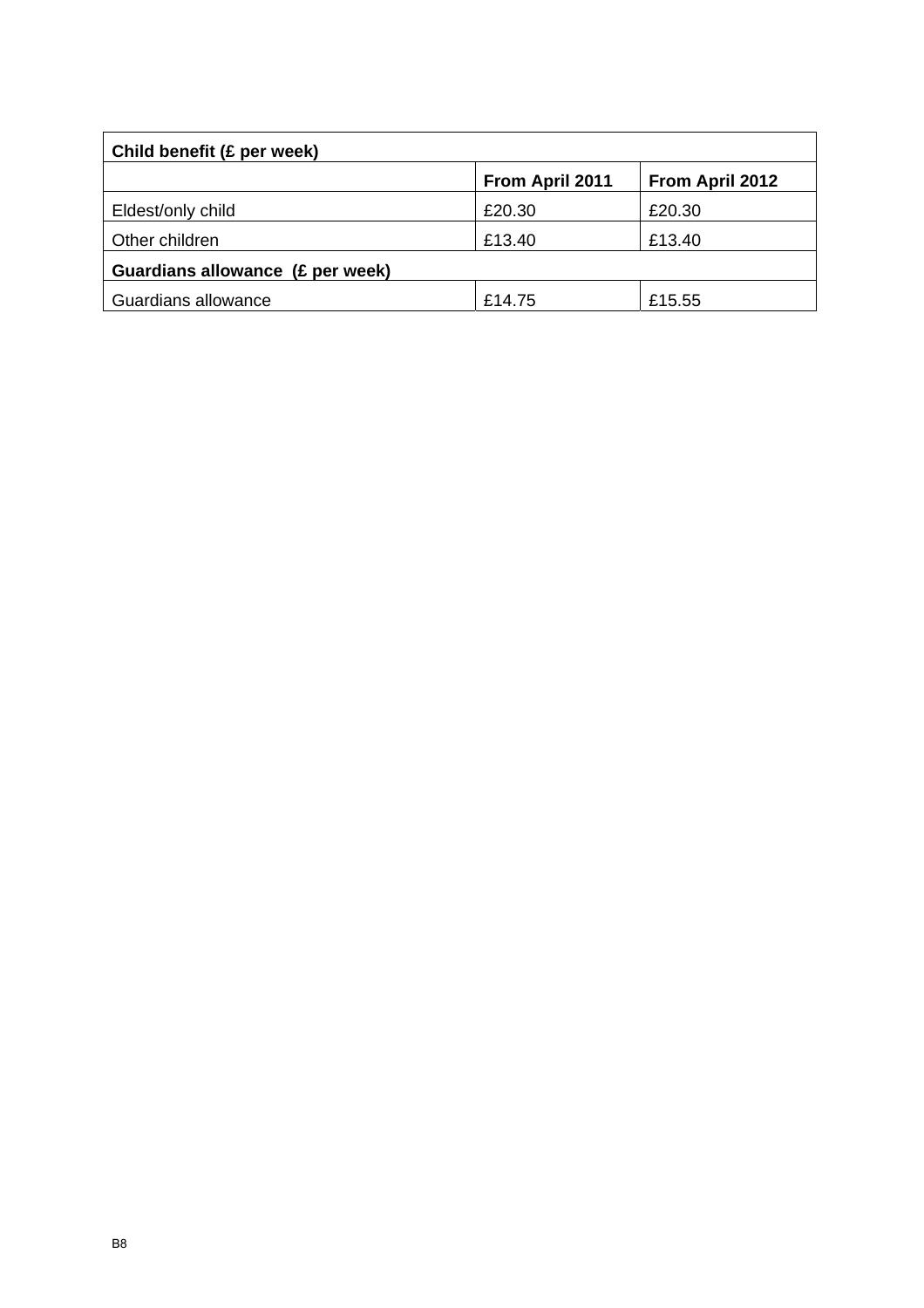## **CAPITAL, ASSETS AND PROPERTY**

| Pensions savings tax relief |                                     |                                     |  |
|-----------------------------|-------------------------------------|-------------------------------------|--|
|                             | Tax year 2011-12<br>allowance limit | Tax year 2012-13<br>allowance limit |  |
| Lifetime allowance          | £1.8 million                        | £1.5 million                        |  |
| Annual allowance            | £50,000                             | £50,000                             |  |

| <b>Individual Savings Account</b><br>(ISA) | Tax year 2011-12                                       | Tax year 2012-13                                          |
|--------------------------------------------|--------------------------------------------------------|-----------------------------------------------------------|
| Cash value of ISA limit                    | £10,680, up to £5,340 of<br>which can be saved in cash | £11,280, up to £5,640 of<br>which can be saved in<br>cash |

| Capital gains tax                                                                           | Tax year 2011-12        | Tax year 2012-13 |
|---------------------------------------------------------------------------------------------|-------------------------|------------------|
| Rates for individuals                                                                       | 18% / 28% <sup>13</sup> | 18% / 28% 1      |
| Rates for trustees and<br>personal representatives                                          | 28%                     | 28%              |
| Annual exempt amount (AEA)<br>for individuals and personal<br>representatives <sup>14</sup> | £10,600                 | £10,600          |
| AEA for most trustees                                                                       | £5,300                  | £5,300           |
| Rate on gains subject to<br>entrepreneurs' relief                                           | 10%                     | 10%              |
| Entrepreneurs' relief lifetime<br>limit of gains                                            | £10,000,000             | £10,000,000      |

| Inheritance tax | Tax year 2011-12 | Tax year 2012-13     |
|-----------------|------------------|----------------------|
| Rate            | 40%              | 40%                  |
| Lower rate      | N/A              | $36\%$ <sup>15</sup> |
| Nil rate band   | £325,000         | £325,000             |

<span id="page-8-0"></span>  $13$  Rates for individuals: 18 per cent on gains up to the unused amount of the basic rate income tax band (if any) and 28 per cent on gains above that amount.

<span id="page-8-1"></span><sup>&</sup>lt;sup>14</sup> Personal representatives are entitled to the annual exempt amount for the tax year in which the individual dies and the next two years.

<span id="page-8-2"></span><sup>&</sup>lt;sup>15</sup> Budget 2011 announced that for deaths on or after 6 April 2012, a lower rate of Inheritance tax of 36 per cent will be introduced where 10 per cent or more of the deceased person's net estate is left to charity.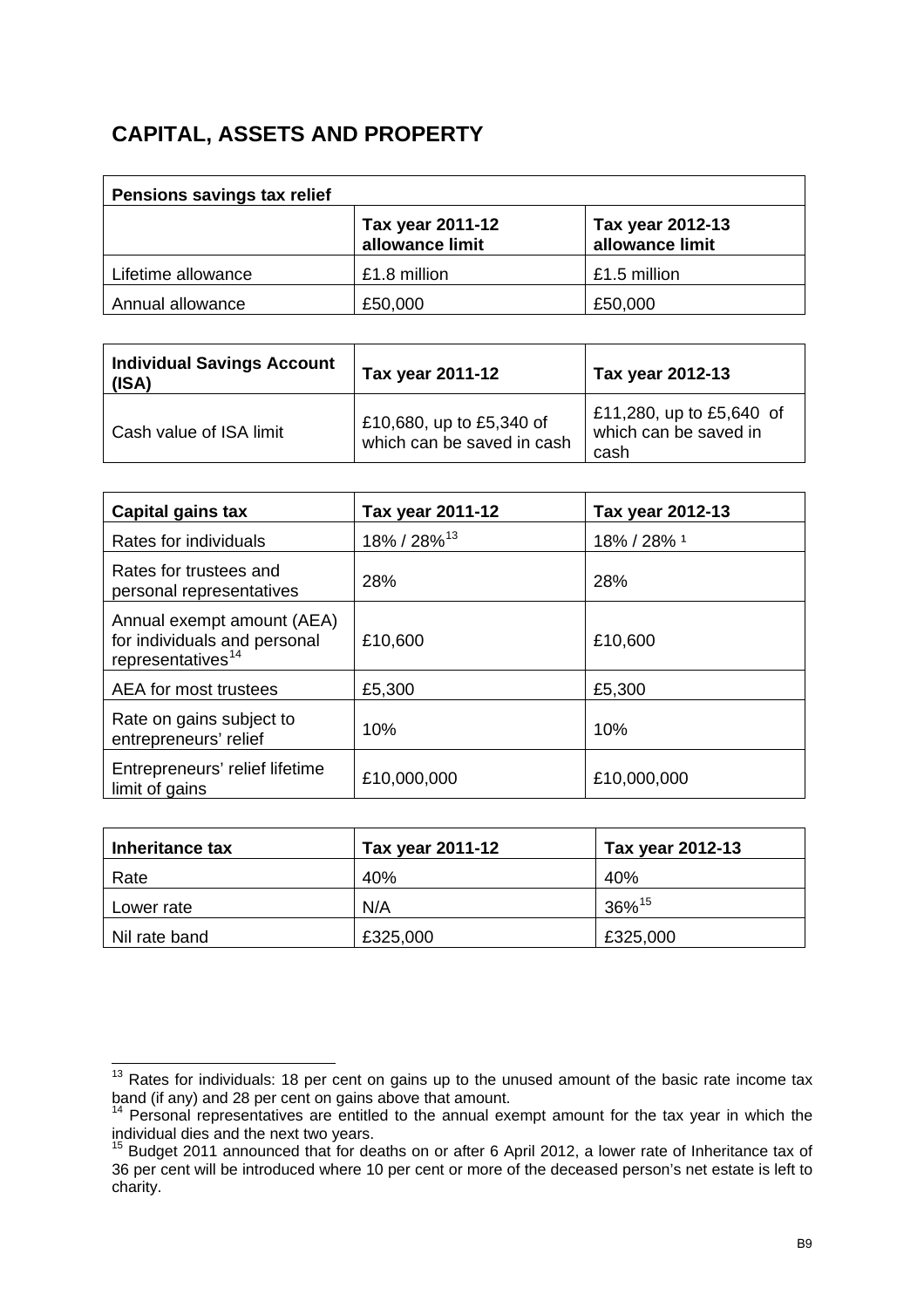| <b>Stamp duty land tax</b> |                                |                         |                                |                         |
|----------------------------|--------------------------------|-------------------------|--------------------------------|-------------------------|
|                            | Threshold for tax year 2011-12 |                         | Threshold for tax year 2012-13 |                         |
| Rate                       | <b>Residential</b>             | Non-residential         | <b>Residential</b>             | Non-residential         |
| $0\%$                      | $£0 - 125,000$                 | $£0 - 150,000$          | $£0 - 125,000$                 | $£0 - 150,000$          |
| 1%                         | £125,001 $-$<br>250,000        | £150,001 $-$<br>250,000 | £125,001 $-$<br>250,000        | £150,001 $-$<br>250,000 |
| 3%                         | £250,001 $-$<br>500,000        | £250,001 $-$<br>500,000 | £250,001 $-$<br>500,000        | £250,001 $-$<br>500,000 |
| 4%                         | £500,001 $-$<br>£1,000,000     | Over £500,000           | £500,001 $-$<br>£1,000,000     | Over £500,000           |
| 5%                         | Over £1,000,000                | N/A                     | £1,000,001 $-$<br>£2,000,000   | N/A                     |
| 7%                         | N/A                            | N/A                     | Over £2,000,000                | N/A                     |

| Stamp Duty and stamp duty reserve tax |                  |                  |  |
|---------------------------------------|------------------|------------------|--|
| <b>Band</b>                           | Tax year 2011-12 | Tax year 2012-13 |  |
| Standard rate                         | 0.5%             | 0.5%             |  |
| Higher rate                           | 1.5%             | 1.5%             |  |

Budget 2012 also announced a 15 per cent rate charge of stamp duty land tax on certain non-natural persons enveloping a residential property where the consideration given exceeds £2million. Where the interest/property with a consideration in excess of £2 million is purchased in sole or joint names then a 15 per cent rate SDLT charge will apply to the following:

- all such purchases by bodies corporate (largely companies);
- all collective investment schemes; and
- all partnerships where there are one or more members are one of the above.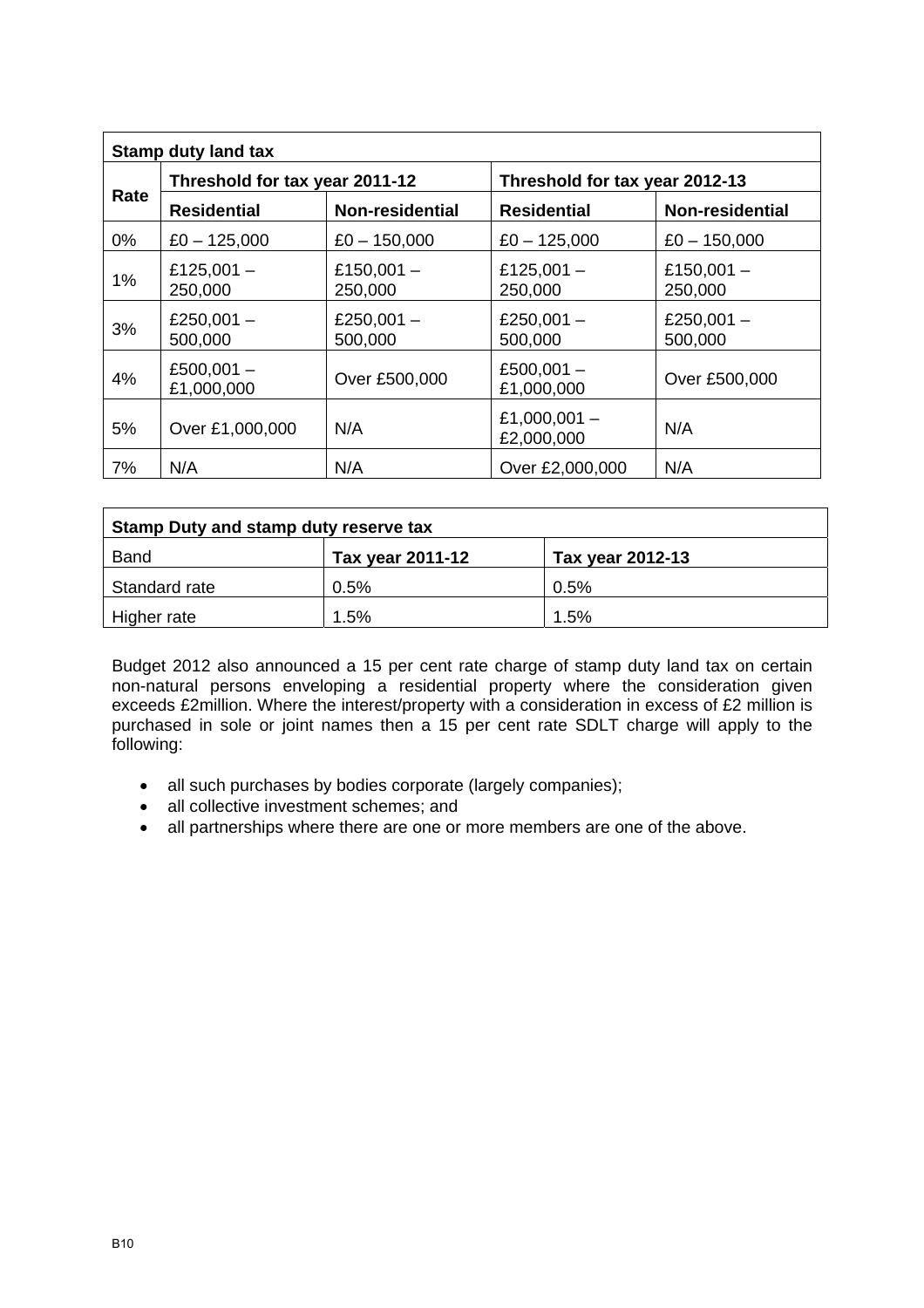## **BUSINESS AND FINANCIAL SERVICES**

The June Budget 2010 and Budget 2011 announced changes to corporation tax from April 2011, these are set out below. Budget 2012 announces further changes to corporation tax from April 2012.

The main rate of corporation tax will be reduced by a further one per cent, in addition to the reductions announced in the June Budget 2010 and Budget 2011. This will take the rate from 26 per cent to 24 per cent in April 2012. There will be two further annual one per cent cuts reducing the corporation tax main rate to 22 per cent by the Financial Year 2014-2015.

| <b>Corporation tax rates</b>                               |                                  |                                  |                                  |  |
|------------------------------------------------------------|----------------------------------|----------------------------------|----------------------------------|--|
| Level of profits                                           | <b>Financial year</b><br>2011-12 | <b>Financial year</b><br>2012-13 | <b>Financial year</b><br>2013-14 |  |
| £0 - £300,000: small profits<br>rate                       | 20%                              | 20%                              | TBA                              |  |
| £300,001 - £1,500,000                                      | Marginal rate                    | Marginal rate                    | Marginal rate                    |  |
| Marginal rate fraction                                     | 3/200th                          | 1/100                            | TBA                              |  |
| £1,500,001 or more: main<br>rate                           | 26%                              | 24%                              | 23%                              |  |
| North sea oil and gas ring<br>fenced profits <sup>16</sup> | See footnote                     | See footnote                     | See footnote                     |  |

<span id="page-10-0"></span> $16$  For North Sea Oil and gas ring fenced profits the main rate is 30 per cent and the small profits rate is 19 per cent. The marginal relief ring fenced fraction is 11/400ths.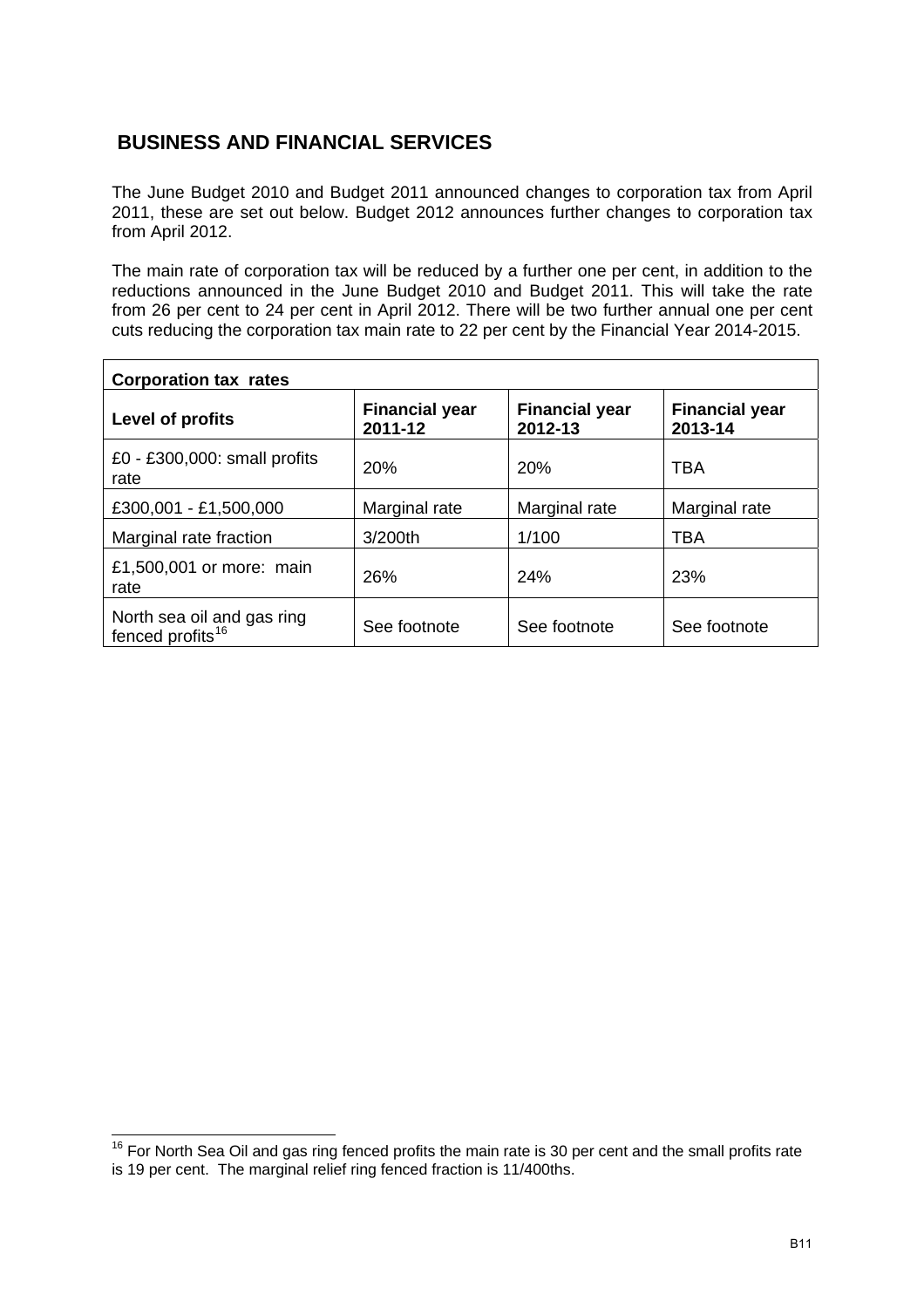| <b>Corporation tax allowances and reliefs</b>                                          |                                             |                                             |                                             |
|----------------------------------------------------------------------------------------|---------------------------------------------|---------------------------------------------|---------------------------------------------|
|                                                                                        | <b>Financial year</b><br>2011-12            | <b>Financial year</b><br>2012-13            | <b>Financial year</b><br>2013-14            |
| Plant and machinery: main<br>rate expenditure                                          | <b>20%</b>                                  | 18%                                         | 18%                                         |
| Plant and machinery: special<br>rate expenditure                                       | 10%                                         | 8%                                          | 8%                                          |
| Annual investment allowance                                                            | £100,000                                    | £25,000                                     | £25,000                                     |
| First year allowances (e.g. for<br>certain energy-saving/ water<br>efficient products) | 100%                                        | 100%                                        | 100%                                        |
| R&D tax credits SME scheme                                                             | 200%                                        | 225%                                        | 225%                                        |
| R&D tax credits Large<br>companies scheme                                              | 130%                                        | 130%                                        | To be decided                               |
| Film tax relief                                                                        | 100% limited<br>budget, 80%<br>large budget | 100% limited<br>budget, 80%<br>large budget | 100% limited<br>budget, 80%<br>large budget |
| Open ended investment<br>companies and authorised unit<br>trusts $17$                  | See footnote                                | See footnote                                | See footnote                                |

| <b>Bank levy</b>             |                                                              |                                      |  |  |
|------------------------------|--------------------------------------------------------------|--------------------------------------|--|--|
|                              | Chargeable equity and<br>long-term chargeable<br>liabilities | Short-term chargeable<br>liabilities |  |  |
| 1 January - 28 February 2011 | 0.025%                                                       | 0.05%                                |  |  |
| 1 March - 30 April 2011      | 0.05%                                                        | 0.1%                                 |  |  |
| 1 May $-31$ December 2011    | 0.0375%                                                      | 0.075%                               |  |  |
| 1 January - 31 December 2012 | 0.044%                                                       | 0.088%                               |  |  |
| 1 January 2013 onward        | 0.0525%                                                      | 0.105%                               |  |  |

<span id="page-11-0"></span>  $17$ For open ended investment companies and authorised unit trusts the applicable corporation tax rate is 20 per cent.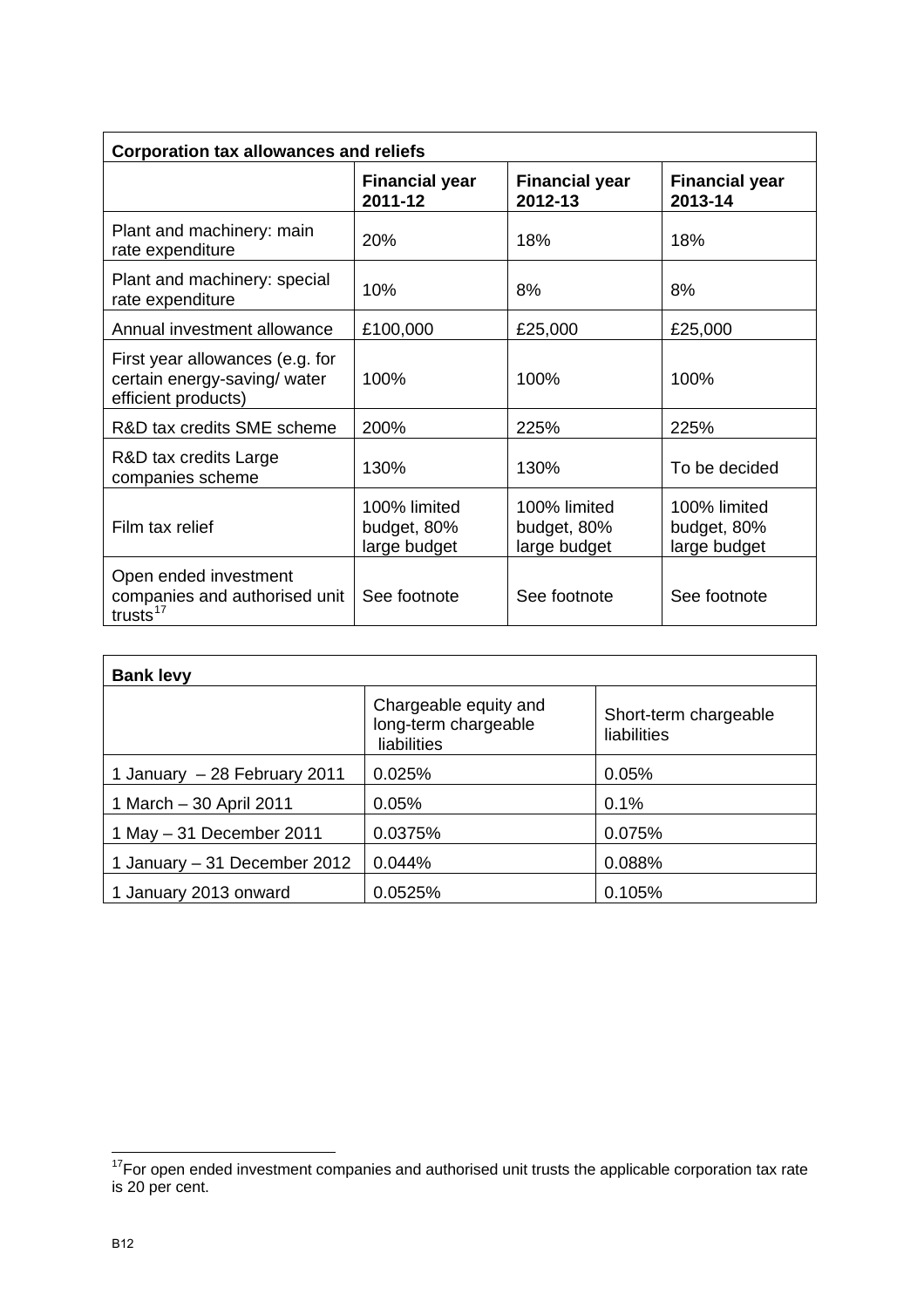| UK oil and gas taxes                     |                                  |                  |
|------------------------------------------|----------------------------------|------------------|
|                                          | Tax year 2011-12                 | Tax year 2012-13 |
| Petroleum revenue tax                    | 50%                              | 50%              |
| Ring fence corporation tax <sup>18</sup> | See footnote                     | See footnote     |
| Supplementary charge                     | 32% on or after 24<br>March 2011 | 32%              |

| <b>Business rates</b>             |                  |                  |  |
|-----------------------------------|------------------|------------------|--|
|                                   | Tax year 2011-12 | Tax year 2012-13 |  |
| England standard multiplier       | 43.3p            | 45.8p            |  |
| England small business multiplier | 42.6p            | 45.0p            |  |

<span id="page-12-0"></span>  $18$  For North Sea oil and gas ring fenced profits the main rate is 30 per cent and the small profits rate is 19 per cent. The marginal relief ring fenced fraction is 11/400ths.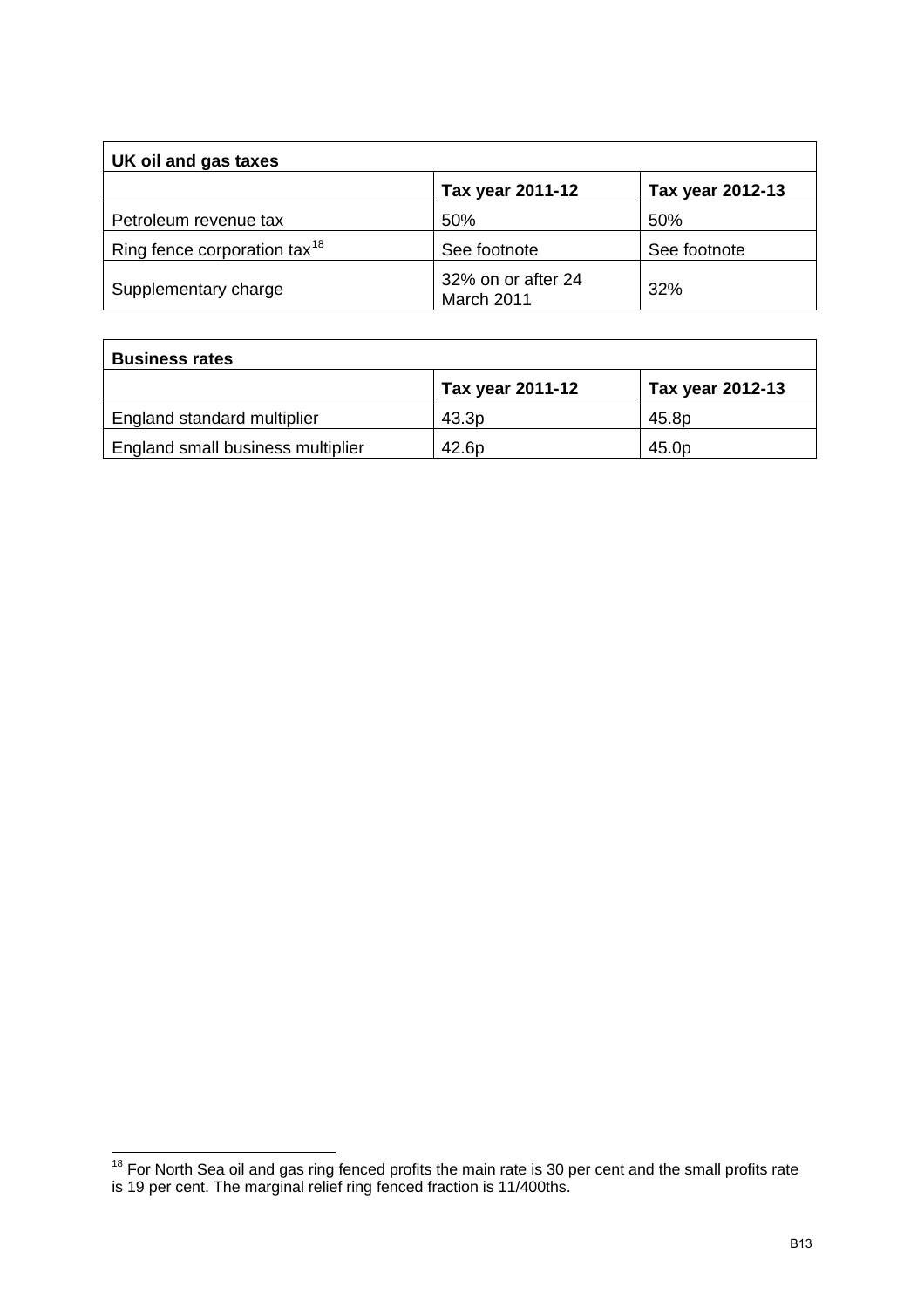# **INDIRECT TAX**

Budget 2012 confirmed that alcohol duty rates will increase by two per cent above retail price inflation.

| <b>Alcohol duty</b>                                                         |                                           |                                              |                                           |
|-----------------------------------------------------------------------------|-------------------------------------------|----------------------------------------------|-------------------------------------------|
|                                                                             | Duty rate<br>from 28<br><b>March 2011</b> | Duty rate<br>from 1<br>October 2011          | Duty rate<br>from 26<br><b>March 2012</b> |
|                                                                             | Rate per litre of pure alcohol            |                                              |                                           |
| <b>Spirits</b>                                                              | 25.52                                     | 25.52                                        | 26.81                                     |
| <b>Spirits-based RTDs</b>                                                   | 25.52                                     | 25.52                                        | 26.81                                     |
| Wine and made-wine: exceeding 22%<br>alcohol by volume (abv)                | 25.52                                     | 25.52                                        | 26.81                                     |
|                                                                             |                                           | Rate per hectolitre % of alcohol in the beer |                                           |
| Beer - lower strength: exceeding 1.2%<br>- not exceeding 2.8% abv.          | 18.57                                     | 9.29                                         | 9.76                                      |
| Beer - General Beer Duty: Exceeding<br>2.8% - not exceeding 7.5% abv.       | 18.57                                     | 18.57                                        | 19.51                                     |
| Beer - High strength: Exceeding 7.5% -                                      |                                           | 4.64                                         | 4.88                                      |
| in addition to the General Beer Duty                                        | 18.57                                     | $(+18.57)$                                   | $(+19.51)$                                |
|                                                                             | Rate per hectolitre of product            |                                              |                                           |
| Still cider and perry: exceeding 1.2% -<br>not exceeding 7.5% abv.          | 35.87                                     | 35.87                                        | 37.68                                     |
| Still cider and perry: exceeding 7.5% -<br>less than 8.5% abv.              | 53.84                                     | 53.84                                        | 56.55                                     |
| Sparkling cider and perry: exceeding<br>1.2% - less than 5.5%abv.           | 35.87                                     | 35.87                                        | 37.68                                     |
| Sparkling cider and perry: exceeding<br>5.5%abv- less than 8.5% abv.        | 233.55                                    | 233.55                                       | 245.32                                    |
| Wine and made-wine: exceeding 1.2%<br>- not exceeding 4% abv.               | 74.32                                     | 74.32                                        | 78.07                                     |
| Wine and made-wine: exceeding 4% -<br>not exceeding 5.5% abv.               | 102.21                                    | 102.21                                       | 107.36                                    |
| Still wine and made-wine: exceeding<br>5.5% - not exceeding 15% abv.        | 241.23                                    | 241.23                                       | 253.39                                    |
| Wine and made-wine: exceeding 15% -<br>not exceeding 22% abv.               | 321.61                                    | 321.61                                       | 337.82                                    |
| Sparkling wine and made-wine:<br>exceeding 5.5% - less than 8.5% abv.       | 233.55                                    | 233.55                                       | 245.32                                    |
| Sparkling wine and made-wine:<br>exceeding 8.5% - not exceeding 15%<br>abv. | 308.99                                    | 308.99                                       | 324.56                                    |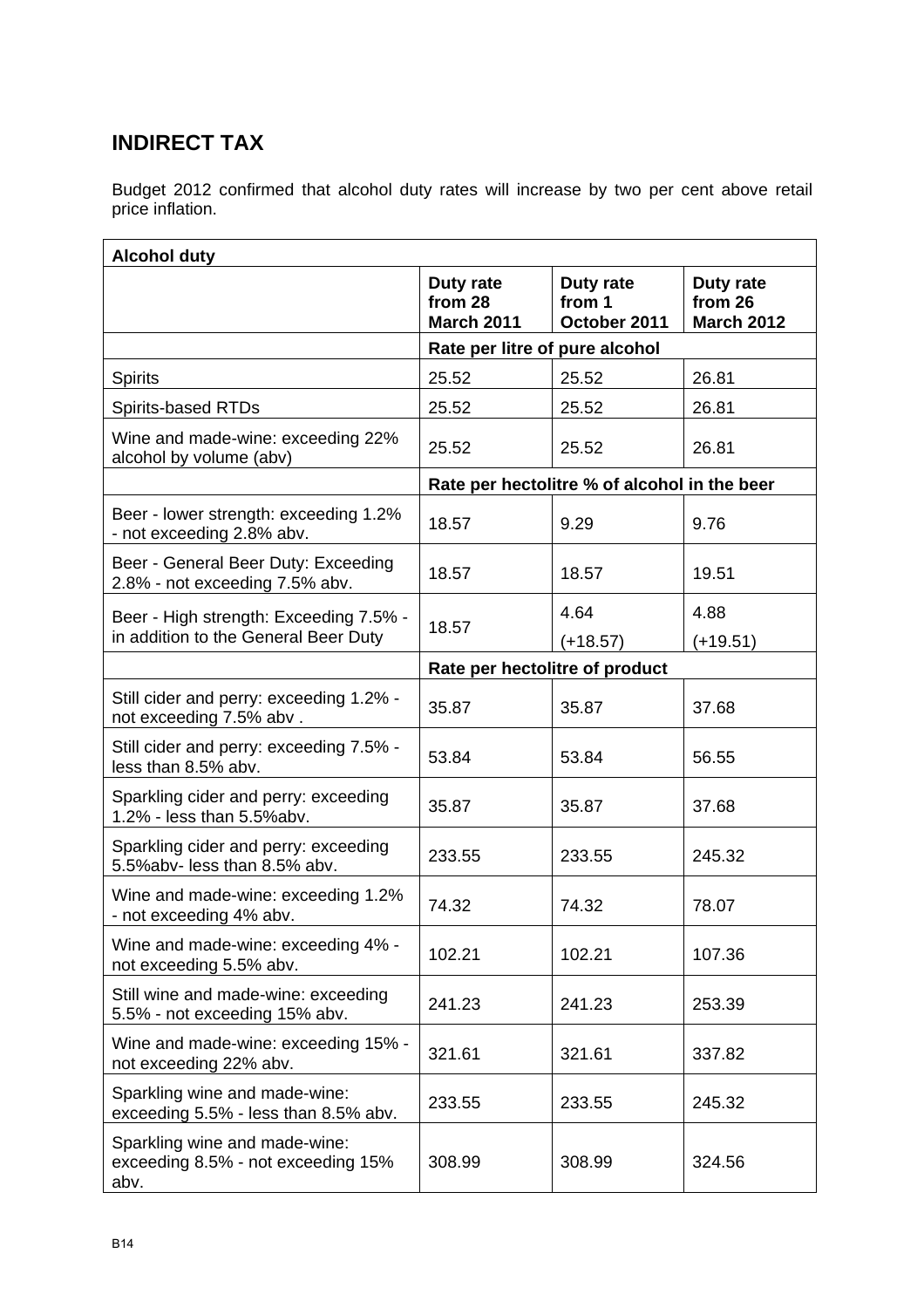Budget 2012 announced that tobacco duty rates will increase by five per cent above retail price inflation.

| <b>Tobacco products</b>                            |                                   |                          |                                  |                          |
|----------------------------------------------------|-----------------------------------|--------------------------|----------------------------------|--------------------------|
|                                                    | From 6pm 23<br><b>March 2011</b>  | Ad valorem<br>element    | From 6pm 21<br><b>March 2012</b> | Ad valorem<br>element    |
| Cigarettes                                         | £154.95 per<br>1000<br>cigarettes | 16.5% of retail<br>price | £167.41 per<br>1000 cigarettes   | 16.5% of retail<br>price |
| Cigars                                             | £193.29/kg                        | N/A                      | £208.83/kg                       | N/A                      |
| Hand rolling<br>tobacco                            | £151.90/kg                        | N/A                      | £164.11/kg                       | N/A                      |
| Other smoking<br>tobacco and<br>chewing<br>tobacco | £84.98/kg                         | N/A                      | £91.81/kg                        | N/A                      |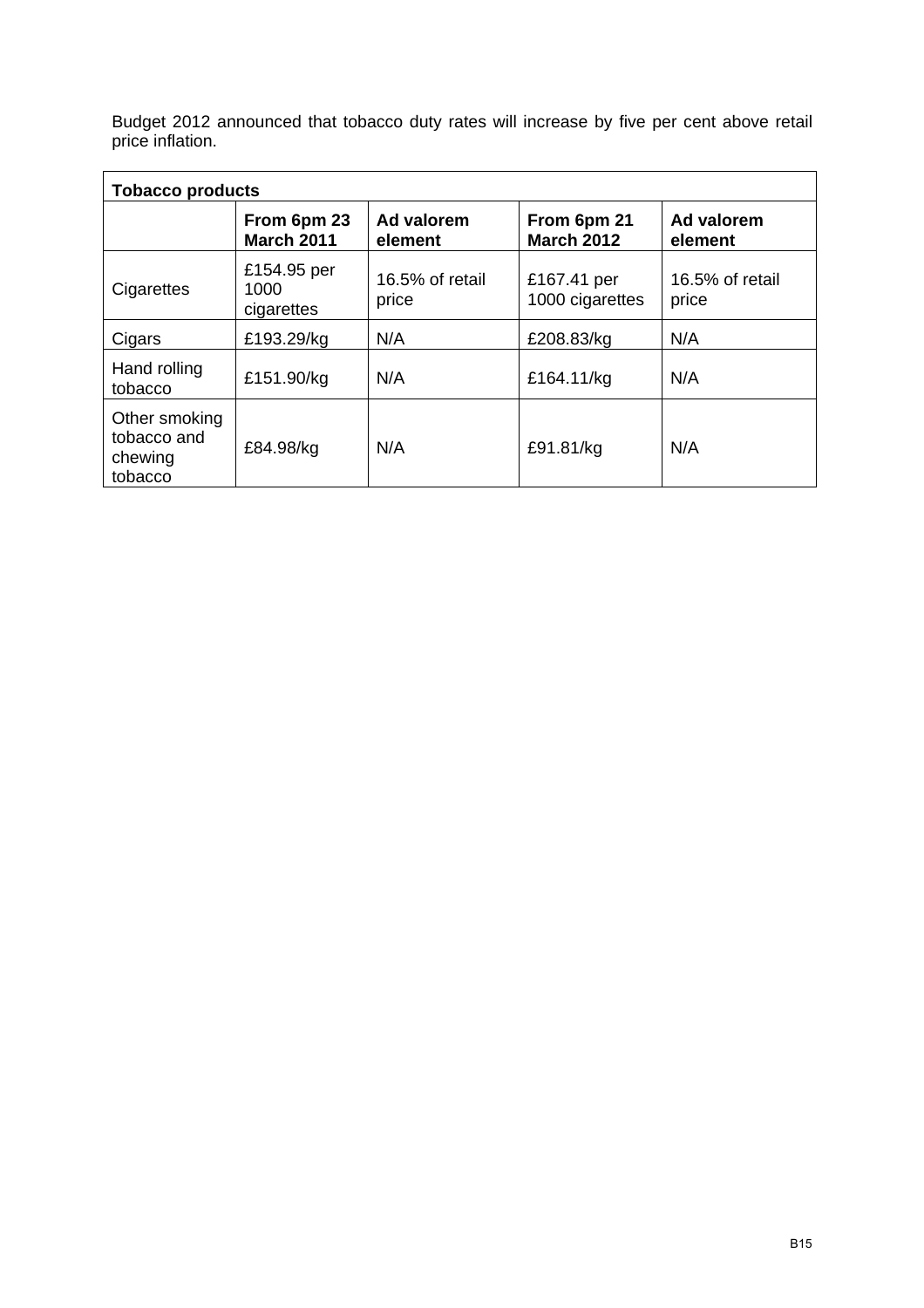Budget 2012 confirmed that gaming duty bands will increase in line with inflation for accounting periods starting on or after 1 April 2012, all rates of amusement machine licence duty will be increased in line with inflation from 4pm on 23 March 2012 and machine games duty will be introduced from 1 February 2013.

| <b>Gambling duties</b>                                                                                                                                     |                  |                  |  |  |
|------------------------------------------------------------------------------------------------------------------------------------------------------------|------------------|------------------|--|--|
|                                                                                                                                                            | Tax year 2011-12 | Tax year 2012-13 |  |  |
| <b>Bingo duty</b>                                                                                                                                          |                  |                  |  |  |
| Percentage of bingo promotion profits                                                                                                                      | 20%              | 20%              |  |  |
| <b>General betting duty</b>                                                                                                                                |                  |                  |  |  |
| Percentage of 'net stake receipts' (essentially<br>the gross profits from bookmaking) for fixed<br>odds bets and totalisator bets on horse or dog<br>races | 15%              | 15%              |  |  |
| Percentage of 'net stake receipts' for financial<br>spread bets                                                                                            | 3%               | 3%               |  |  |
| Percentage of 'net stake receipts' for all other<br>spread bets                                                                                            | 10%              | 10%              |  |  |
| Lottery duty                                                                                                                                               |                  |                  |  |  |
| Percentage of the price paid or payable on<br>taking a ticket or chance in a lottery.                                                                      | 12%              | 12%              |  |  |
| <b>Remote gaming duty</b>                                                                                                                                  |                  |                  |  |  |
| Percentage of remote gaming profits                                                                                                                        | 15%              | 15%              |  |  |
| Machine games duty <sup>19</sup>                                                                                                                           |                  |                  |  |  |
| Percentage of the net takings from dutiable<br>machine games with a maximum cost to play<br>not more than 10p and a maximum cash prize<br>not more than £8 | N/A              | 5%               |  |  |
| Percentage of net takings from all other dutiable<br>machine games.                                                                                        | N/A              | 20%              |  |  |

<span id="page-15-0"></span>  $19$  Machine games duty will be introduced from 1 February 2013 and will replace both amusement machine licence duty and VAT.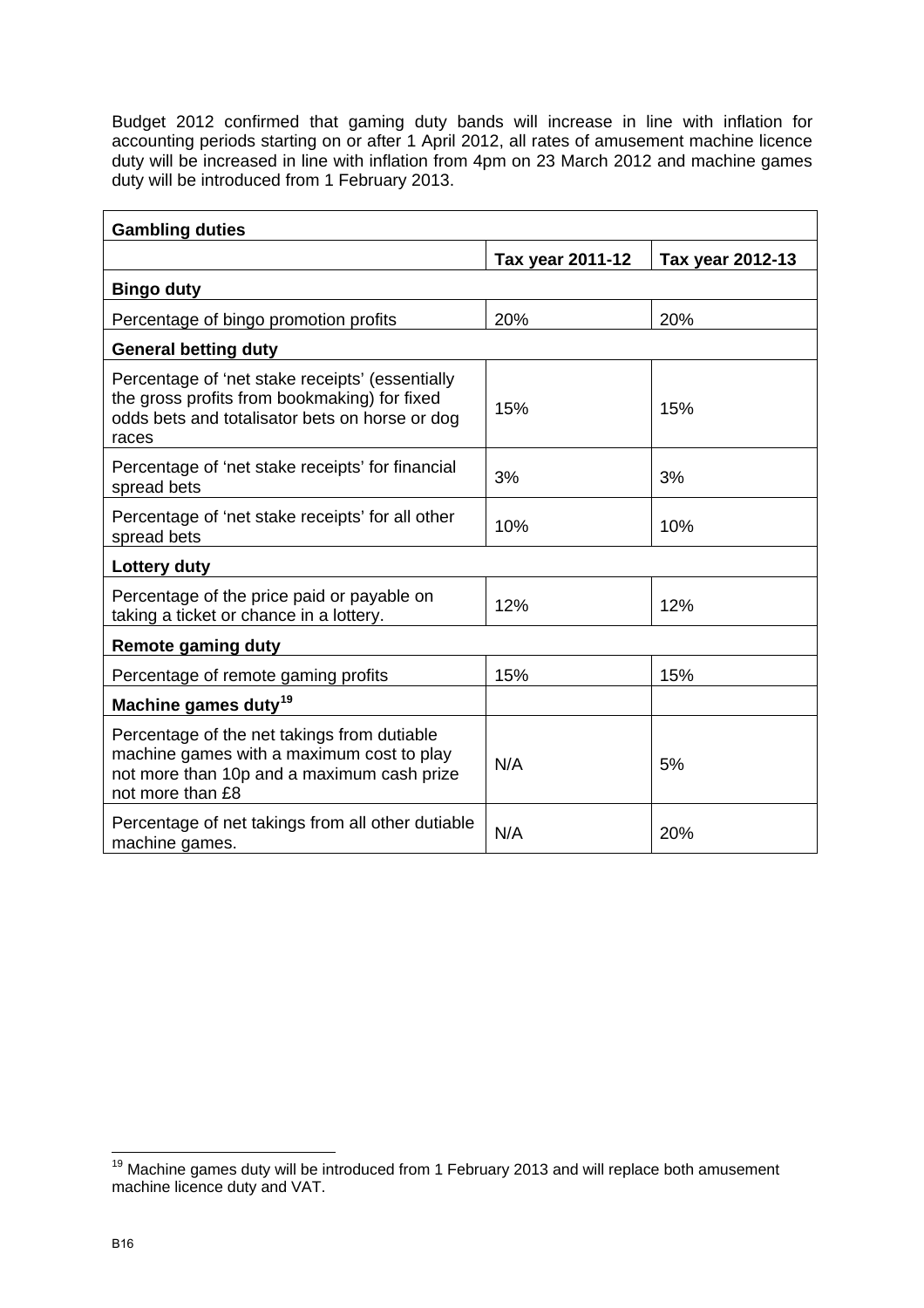| Amusement machine licence duty |                                                                                                                                                                                                                                                                                   |                                                |                                                              |  |  |
|--------------------------------|-----------------------------------------------------------------------------------------------------------------------------------------------------------------------------------------------------------------------------------------------------------------------------------|------------------------------------------------|--------------------------------------------------------------|--|--|
| <b>Band</b>                    | <b>Description</b>                                                                                                                                                                                                                                                                | 12 month<br>premises based<br>licence old rate | 12 month<br>premises based<br>licence new rate <sup>20</sup> |  |  |
| A                              | A gaming machine that does not fall<br>into any other category                                                                                                                                                                                                                    | £6,110                                         | £6,295                                                       |  |  |
| <b>B1</b>                      | A gaming machine in respect of which<br>the amount required to play the game<br>once does not exceed £2, and the<br>value of the prize that may be won in<br>any one game does not exceed £4,000<br>in money or as a non-monetary prize.                                          | £3,055                                         | £3,150                                                       |  |  |
| <b>B2</b>                      | A gaming machine in respect of which<br>the amount required to play the game<br>once does not exceed £100, and the<br>value of the prize that may be won in<br>any one game does not exceed £500 in<br>money or as a non-monetary prize.                                          | £2,405                                         | £2,480                                                       |  |  |
| B <sub>3</sub>                 | A gaming machine in respect of which<br>the amount required to play the game<br>once does not exceed £2, and the<br>value of the prize that may be won in<br>any one game does not exceed £500 in<br>money or as a non-monetary prize.                                            | £2,405                                         | £2,480                                                       |  |  |
| <b>B4</b>                      | A gaming machine in respect of which<br>the amount required to play the game<br>once does not exceed £1, and the<br>value of the prize that may be won in<br>any one game does not exceed £250 in<br>money or as a non-monetary prize.                                            | £2,185                                         | £2,250                                                       |  |  |
| С                              | A gaming machine in respect of which<br>the amount required to play the game<br>once does not exceed £1, and the<br>value of the prize that may be won in<br>any one game does not exceed £70 in<br>money or as a non-monetary prize; and<br>A gaming machine in respect of which | £905                                           | £935                                                         |  |  |
|                                | the amount required to play the game<br>once does not exceed 5p.                                                                                                                                                                                                                  |                                                |                                                              |  |  |

<span id="page-16-0"></span> $^{20}$  12 month premises based licence, new rates apply to licence applications received by HMRC after 4pm on 23 March 2012.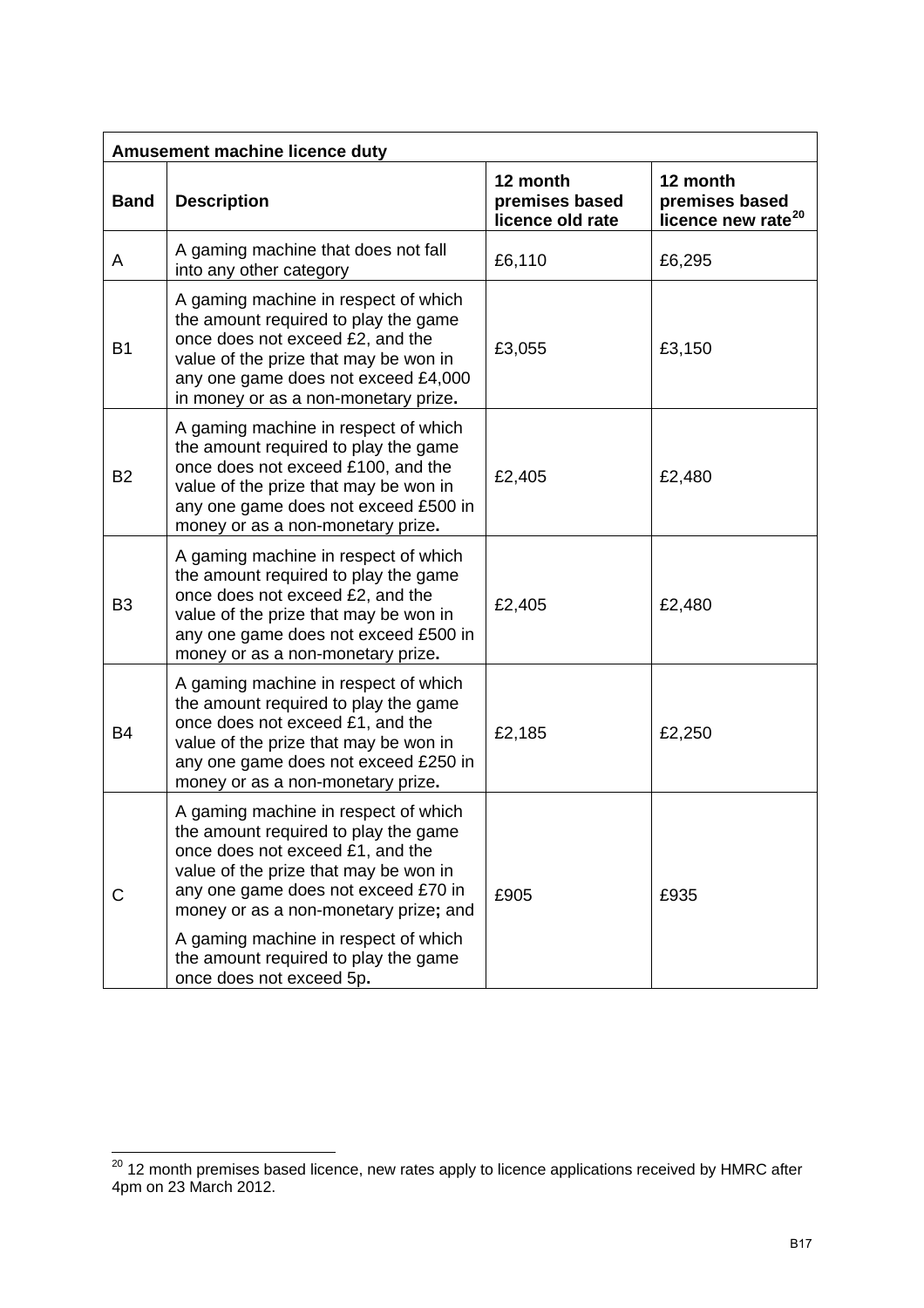| <b>Gaming duty</b>                                                    |            |            |            |            |           |  |
|-----------------------------------------------------------------------|------------|------------|------------|------------|-----------|--|
| Tax rate                                                              | 15%        | 20%        | 30%        | 40%        | 50%       |  |
| Gross gaming<br>yield                                                 | £2,067,000 | £1,425,000 | £2,496,000 | £5,268,000 | Remainder |  |
| New figures for accounting periods beginning on or after 1 April 2012 |            |            |            |            |           |  |
| Tax rate                                                              | 15%        | 20%        | 30%        | 40%        | 50%       |  |
| Gross gaming<br>yield                                                 | £2,175,000 | £1,499,500 | £2,626,000 | £5,542,500 | Remainder |  |

| <b>Insurance Premium Tax</b> |                  |                  |  |  |
|------------------------------|------------------|------------------|--|--|
|                              | Tax year 2011-12 | Tax year 2012-13 |  |  |
| Standard rate                | 6%               | 6%               |  |  |
| Higher rate                  | 20%              | 20%              |  |  |

Budgets 2011 and 2012 announced that climate change levy rates will increase in line with inflation in 2012-13 and 2013-14 respectively.

| <b>Climate change levy</b>                                                    |                            |                                                                                           |  |  |  |  |
|-------------------------------------------------------------------------------|----------------------------|-------------------------------------------------------------------------------------------|--|--|--|--|
| <b>Commodity</b>                                                              | Rates from 1 April 2012    | Rates from 1 April 2013                                                                   |  |  |  |  |
| Electricity                                                                   | £0.00509 per kilowatt hour | £0.00524 per kilowatt hour                                                                |  |  |  |  |
| Natural gas                                                                   |                            |                                                                                           |  |  |  |  |
| (a different rate<br>applies in Northern<br>Ireland until 31<br>October 2013) | £0.00177 per kilowatt hour | £0.00182 per kilowatt hour                                                                |  |  |  |  |
| Natural gas<br>(Northern Ireland)                                             | £0.00062 per kilowatt hour | £0.00064 per kilowatt hour until<br>31 October 2013 then main<br>natural gas rate applies |  |  |  |  |
| Liquefied petroleum<br>gas                                                    | £0.01137 per kilogram      | £0.01172 per kilogram                                                                     |  |  |  |  |
| Any other taxable<br>commodity                                                | £0.01387 per kilogram      | £0.01429 per kilogram                                                                     |  |  |  |  |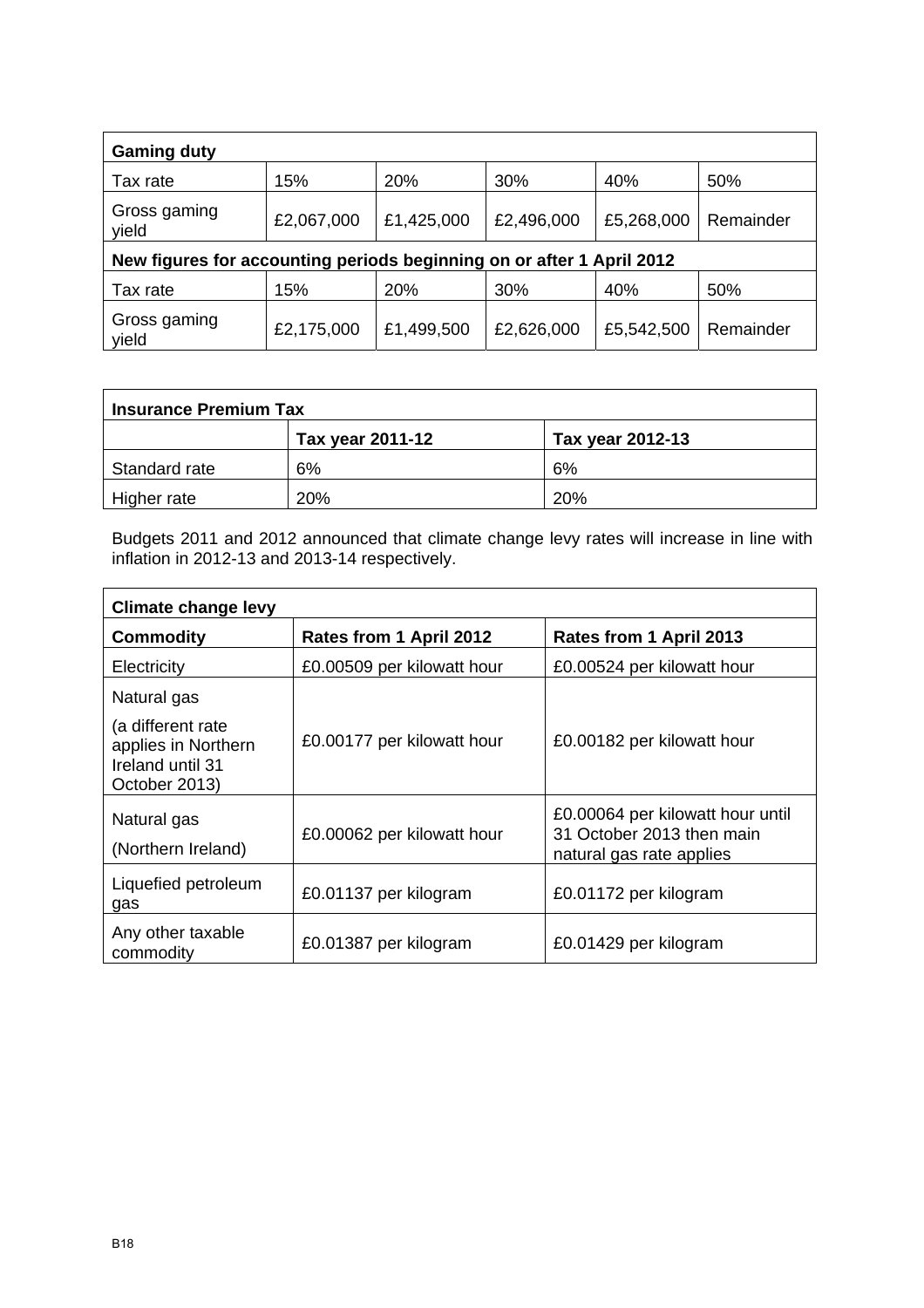Budget 2011 announced that the aggregates levy will be frozen at £2.00 per tonne from 1 April 2011, with the planned increase to £2.10 deferred to 1 April 2012.

Budget 2012 announced that the planned increase on 1 April 2012 would again be deferred, until 1 April 2013.

| <b>Aggregates levy</b> |                        |                        |  |  |  |
|------------------------|------------------------|------------------------|--|--|--|
|                        | Rate from 1 April 2012 | Rate from 1 April 2013 |  |  |  |
| Taxable aggregate      | £2.00/tonne            | £2.10/tonne            |  |  |  |

Budgets 2011 and 2012 confirmed previously announced £8 per tonne increases to the standard rate of landfill tax for 2012-13 and 2013-14; and froze the lower rate in both years.

| Landfill tax  |                        |                        |  |  |  |
|---------------|------------------------|------------------------|--|--|--|
|               | Rate from 1 April 2012 | Rate from 1 April 2013 |  |  |  |
| Standard rate | £64/tonne              | £72/tonne              |  |  |  |
| Lower rate    | £2.50/tonne            | £2.50/tonne            |  |  |  |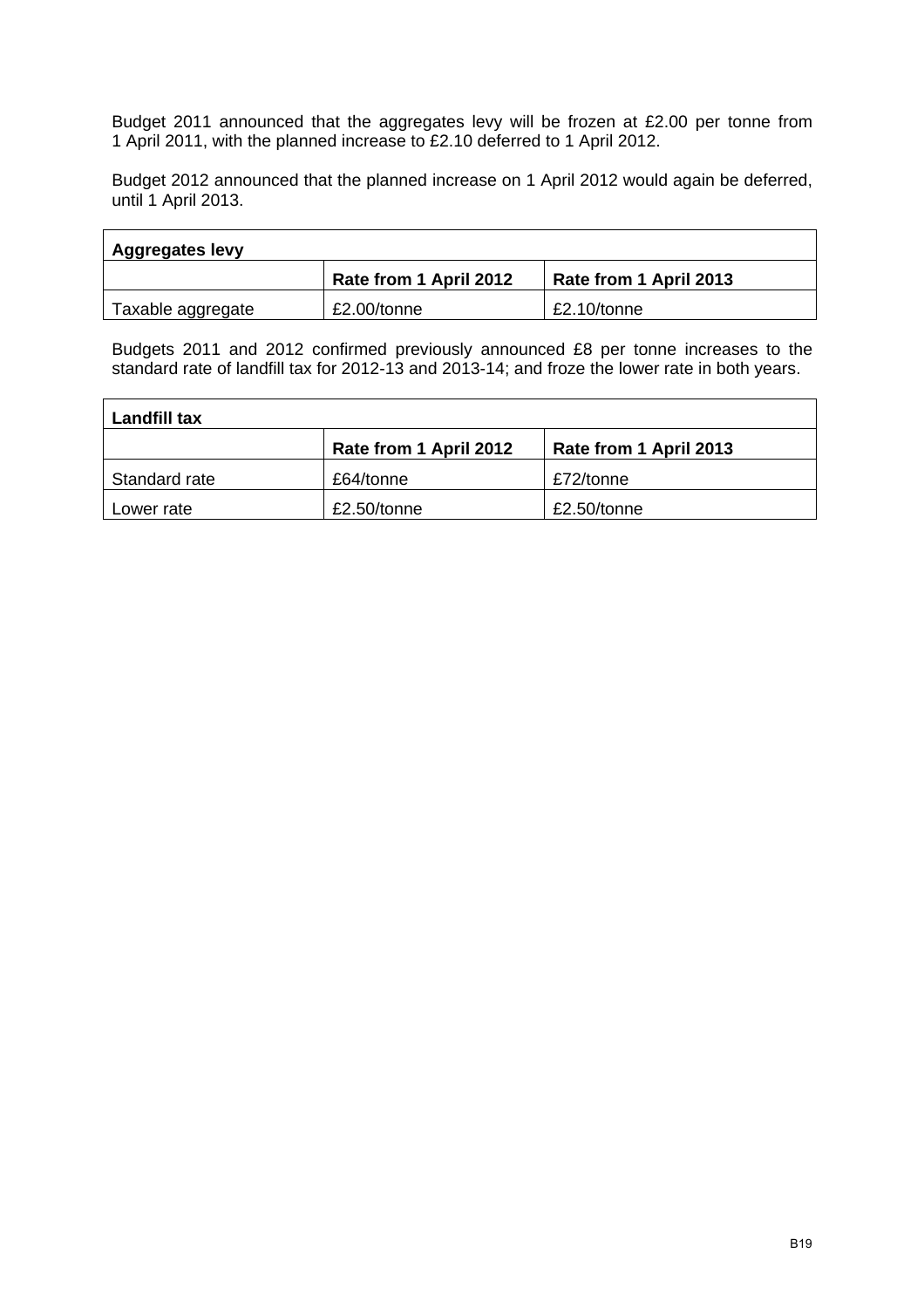Air Passenger Duty (APD) rates for 2012-13 were set out at the 2011 Autumn Statement. The APD rates for 2013-14 are set out below.

| Air passenger duty                                             |                                                        |                         |                                                 |                         |                         |                         |  |
|----------------------------------------------------------------|--------------------------------------------------------|-------------------------|-------------------------------------------------|-------------------------|-------------------------|-------------------------|--|
| <b>Bands</b><br>(approximate distance in<br>miles from the UK) | Reduced rate <sup>21</sup><br>(lowest class of travel) |                         | Standard rates <sup>3</sup><br>class of travel) |                         |                         | (other than the lowest  |  |
|                                                                | From<br>1 April<br>2011                                | From<br>1 April<br>2012 | From<br>1 April<br>2013                         | From<br>1 April<br>2011 | From<br>1 April<br>2012 | From<br>1 April<br>2013 |  |
| Band A $(0 - 2000$ miles)                                      | £12                                                    | £13                     | £13                                             | £24                     | £26                     | £26                     |  |
| Band B (2001 - 4000 miles)                                     | £60                                                    | £65                     | £67                                             | £120                    | £130                    | £134                    |  |
| Band C (4001 - 6000 miles)                                     | £75                                                    | £81                     | £83                                             | £150                    | £162                    | £166                    |  |
| Band D (over 6000 miles)                                       | £85                                                    | £92                     | £94                                             | £170                    | £184                    | £188                    |  |

<span id="page-19-0"></span> $21$  Standard APD rates are twice reduced rates. From 1 November 2011, the direct long-haul rates of APD for departures from Northern Ireland (bands B, C and D) were reduced to the short-haul rate (band A). From 1 April 2013, APD will apply to all flights aboard aircraft 5.7 tonnes and above. The rate for flights aboard aircraft 20 tonnes and above with fewer than 19 seats will be double the standard rate.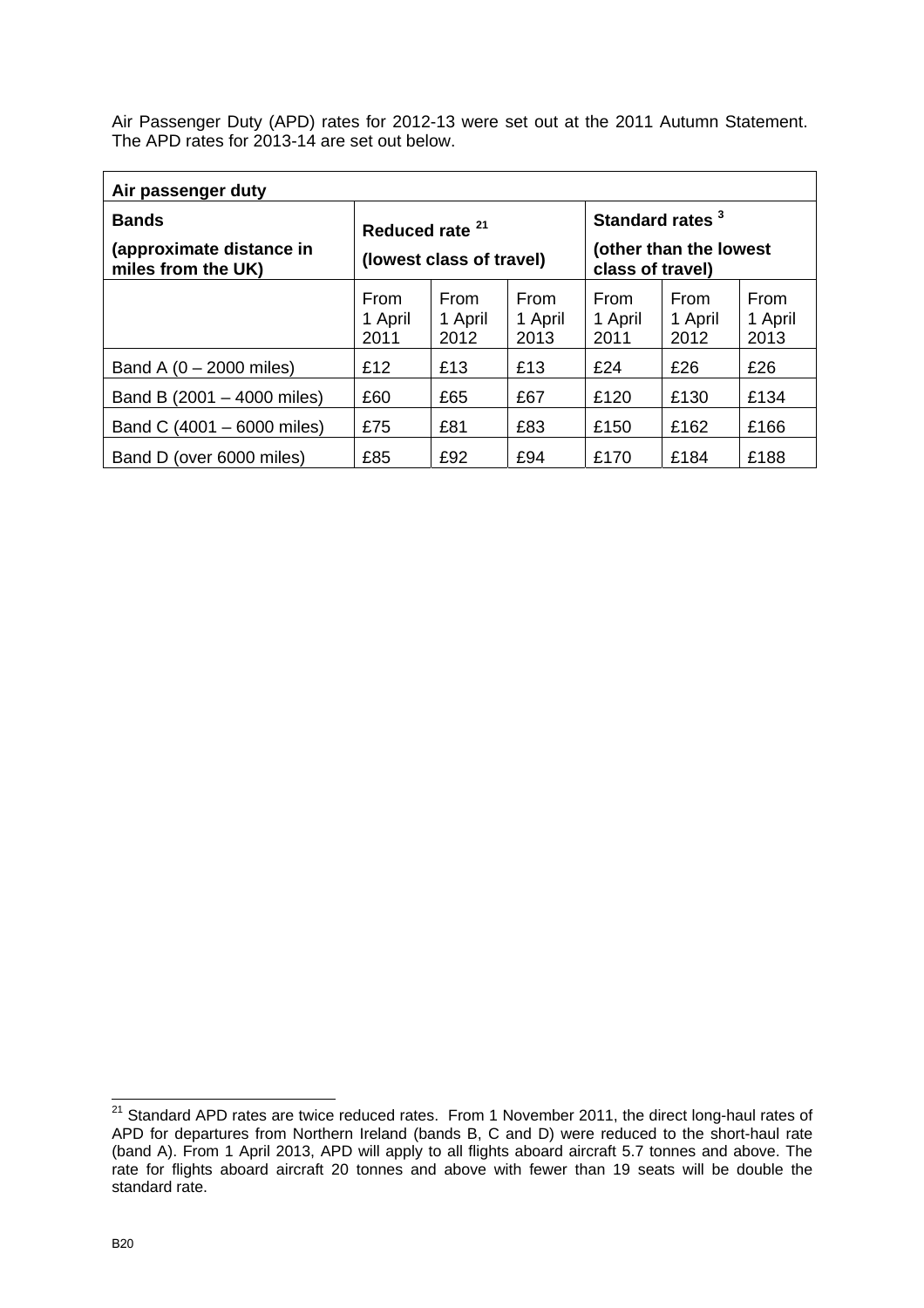The Government announced at Autumn Statement 2011 that the 3.02ppl fuel duty increase that was due to take effect on 1 January 2012 will be deferred to 1 August 2012 and the inflation increase that was planned for 1 August 2012 will be cancelled. This will ensure that there will only be one RPI increase this year.

| Fuel duty - pound per litre (unless stated)                             |                                      |                                      |  |  |
|-------------------------------------------------------------------------|--------------------------------------|--------------------------------------|--|--|
|                                                                         | On and after 6pm on<br>23 March 2011 | On and after<br><b>1 August 2012</b> |  |  |
| <b>Light oils</b>                                                       |                                      |                                      |  |  |
| Unleaded petrol                                                         | 0.5795                               | 0.6097                               |  |  |
| Light oil (other than unleaded petrol or<br>aviation gasoline)          | 0.6767                               | 0.7069                               |  |  |
| Aviation gasoline (Avgas)                                               | 0.3770                               | 0.3966                               |  |  |
| Light oil delivered to an approved person<br>for use as furnace fuel    | 0.1070                               | 0.1126                               |  |  |
| <b>Heavy oils</b>                                                       |                                      |                                      |  |  |
| Heavy oil (Diesel)                                                      | 0.5795                               | 0.6097                               |  |  |
| Marked gas oil                                                          | 0.1114                               | 0.1172                               |  |  |
| Fuel oil                                                                | 0.1070                               | 0.1126                               |  |  |
| Heavy oil other than fuel oil, gas oil or<br>kerosene used as fuel.     | 0.1070                               | 0.1126                               |  |  |
| Kerosene to be used as motor fuel off<br>road or in an excepted vehicle | 0.1114                               | 0.1172                               |  |  |
| <b>Biofuels</b>                                                         |                                      |                                      |  |  |
| Bio-ethanol                                                             | 0.5795                               | 0.6097                               |  |  |
| <b>Biodiesel</b>                                                        | 0.5795                               | 0.6097                               |  |  |
| Biodiesel for non road use                                              | 0.1114                               | 0.1172                               |  |  |
| Biodiesel blended with gas oil not for<br>road fuel use                 | 0.1114                               | 0.1172                               |  |  |
| Road fuel gases                                                         |                                      |                                      |  |  |
| Liquefied petroleum gas (LPG)                                           | 0.3161 p/kg                          | 0.3734 p/kg                          |  |  |
| Road fuel Natural gas including biogas                                  | 0.2470 p/kg                          | 0.2907 p/kg                          |  |  |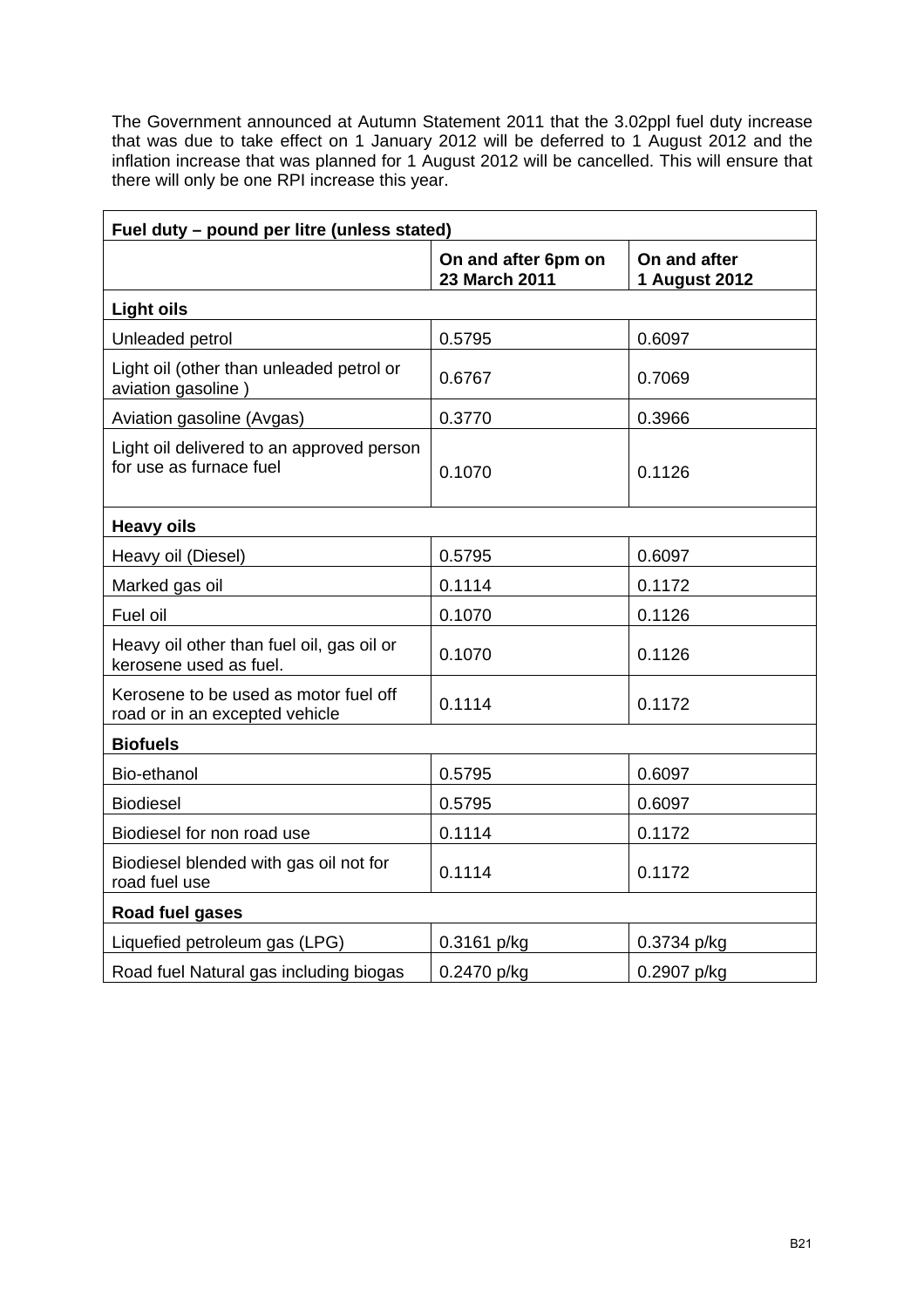Budget 2012 announced that vehicle excise duty (VED) rates will increase by RPI from April 2012, and rates for heavy goods vehicles will be frozen. $^{22}$  $^{22}$  $^{22}$ 

| VED bands and rates for cars registered on or after March 2001 (graduated VED) |                     |                                 |                                        |                                      |                                        |
|--------------------------------------------------------------------------------|---------------------|---------------------------------|----------------------------------------|--------------------------------------|----------------------------------------|
|                                                                                | CO <sub>2</sub>     | Tax year 2011-12                |                                        | Tax year 2012-13 <sup>23</sup>       |                                        |
| <b>VED</b><br>band                                                             | emissions<br>(g/km) | <b>Standard</b><br>rate $^{24}$ | <b>First year</b><br>rate <sup>4</sup> | <b>Standard</b><br>rate <sup>4</sup> | <b>First year</b><br>rate <sup>4</sup> |
| A                                                                              | Up to 100           | £0                              | £0                                     | £0                                   | £0                                     |
| B                                                                              | 101-110             | £20                             | £0                                     | £20                                  | £0                                     |
| C                                                                              | 111-120             | £30                             | £0                                     | £30                                  | £0                                     |
| D                                                                              | 121-130             | £95                             | £0                                     | £100                                 | £0                                     |
| E                                                                              | 131-140             | £115                            | £115                                   | £120                                 | £120                                   |
| F                                                                              | 141-150             | £130                            | £130                                   | £135                                 | £135                                   |
| G                                                                              | 151-165             | £165                            | £165                                   | £170                                 | £170                                   |
| Н                                                                              | 166-175             | £190                            | £265                                   | £195                                 | £275                                   |
| I                                                                              | 176-185             | £210                            | £315                                   | £215                                 | £325                                   |
| J                                                                              | 186-200             | £245                            | £445                                   | £250                                 | £460                                   |
| $K^{25}$                                                                       | 201-225             | £260                            | £580                                   | £270                                 | £600                                   |
|                                                                                | 226-255             | £445                            | £790                                   | £460                                 | £815                                   |
| M                                                                              | <b>Over 255</b>     | £460                            | £1,000                                 | £475                                 | £1,030                                 |

| VED bands and rates for private and light good vehicles registered before March 2001 |  |
|--------------------------------------------------------------------------------------|--|
| (pre-graduated VED)                                                                  |  |

| <b>Engine size</b> | Tax year 2011-12 | Tax year 2012-13 |
|--------------------|------------------|------------------|
| 1549cc and below   | £130             | £135             |
| Above 1549cc       | £215             | £220             |

<span id="page-21-0"></span> $\overline{a}$ <sup>22</sup> A full list of HGV rates is available on the HMRC website [http://carfueldata.direct.gov.uk/new](http://carfueldata.direct.gov.uk/new-vehicle-tax.aspx)[vehicle-tax.aspx](http://carfueldata.direct.gov.uk/new-vehicle-tax.aspx)

<span id="page-21-1"></span>

 $^{23}$  2012-13 rates take effect from 1st April 2012.<br><sup>24</sup> Alternative fuel discount 2010-11 onwards: £10 for all cars

<span id="page-21-3"></span><span id="page-21-2"></span> $^{25}$  Includes cars emitting over 225g/km registered before 23 March 2006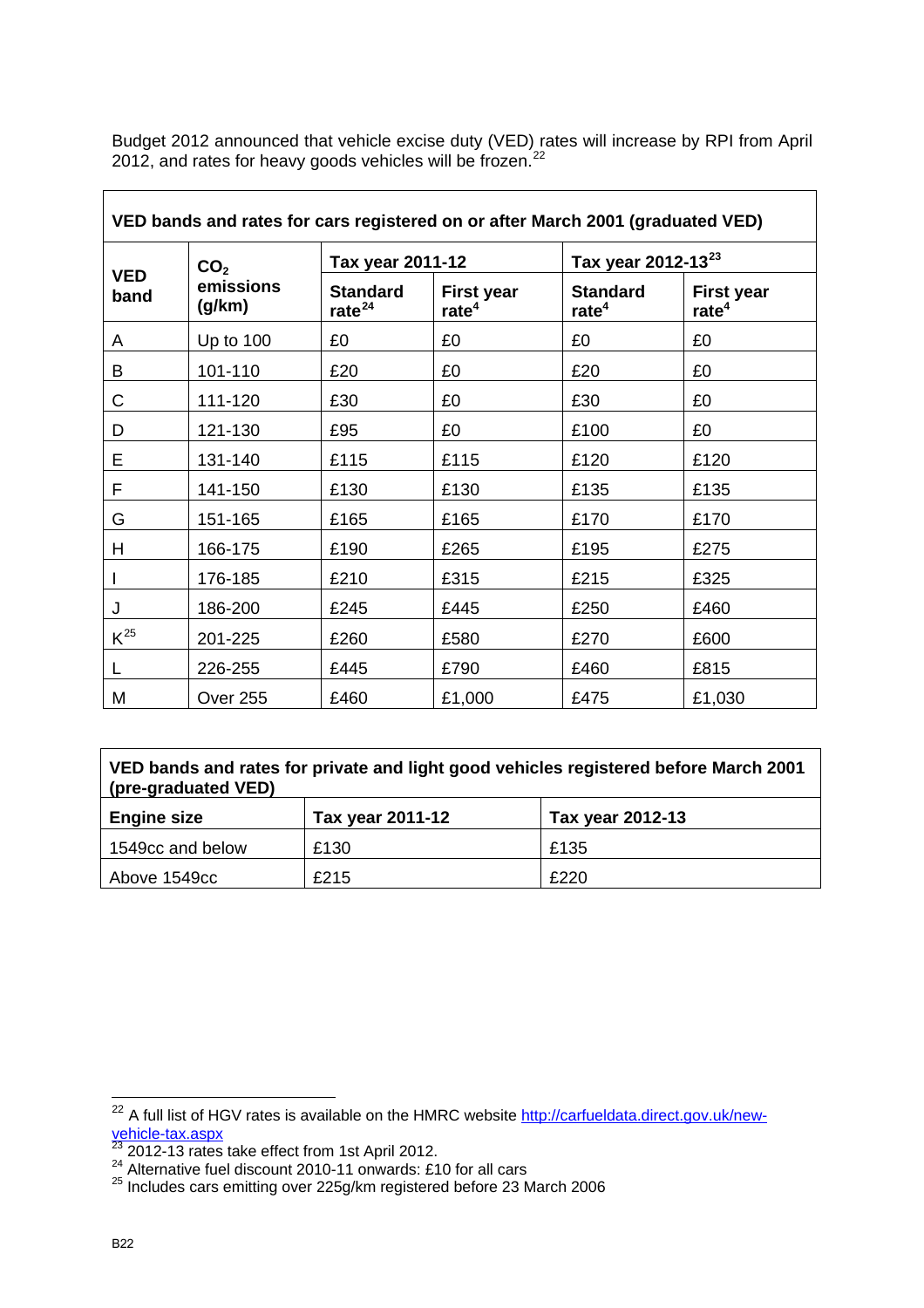| <b>VAT</b>    |                         |                      |  |  |
|---------------|-------------------------|----------------------|--|--|
|               | January 2011-April 2011 | <b>April 2011-12</b> |  |  |
| Standard rate | 20%                     | 20%                  |  |  |
| Reduced rate  | 5%                      | 5%                   |  |  |
| Zero rate     | 0%                      | 0%                   |  |  |
| Exempt        | n/a                     | n/a                  |  |  |

| VAT registration and deregistration thresholds |                 |                        |  |
|------------------------------------------------|-----------------|------------------------|--|
|                                                | From April 2011 | <b>From April 2012</b> |  |
| VAT registration threshold                     | £73,000         | £77,000                |  |
| VAT deregistration threshold                   | £71,000         | £75,000                |  |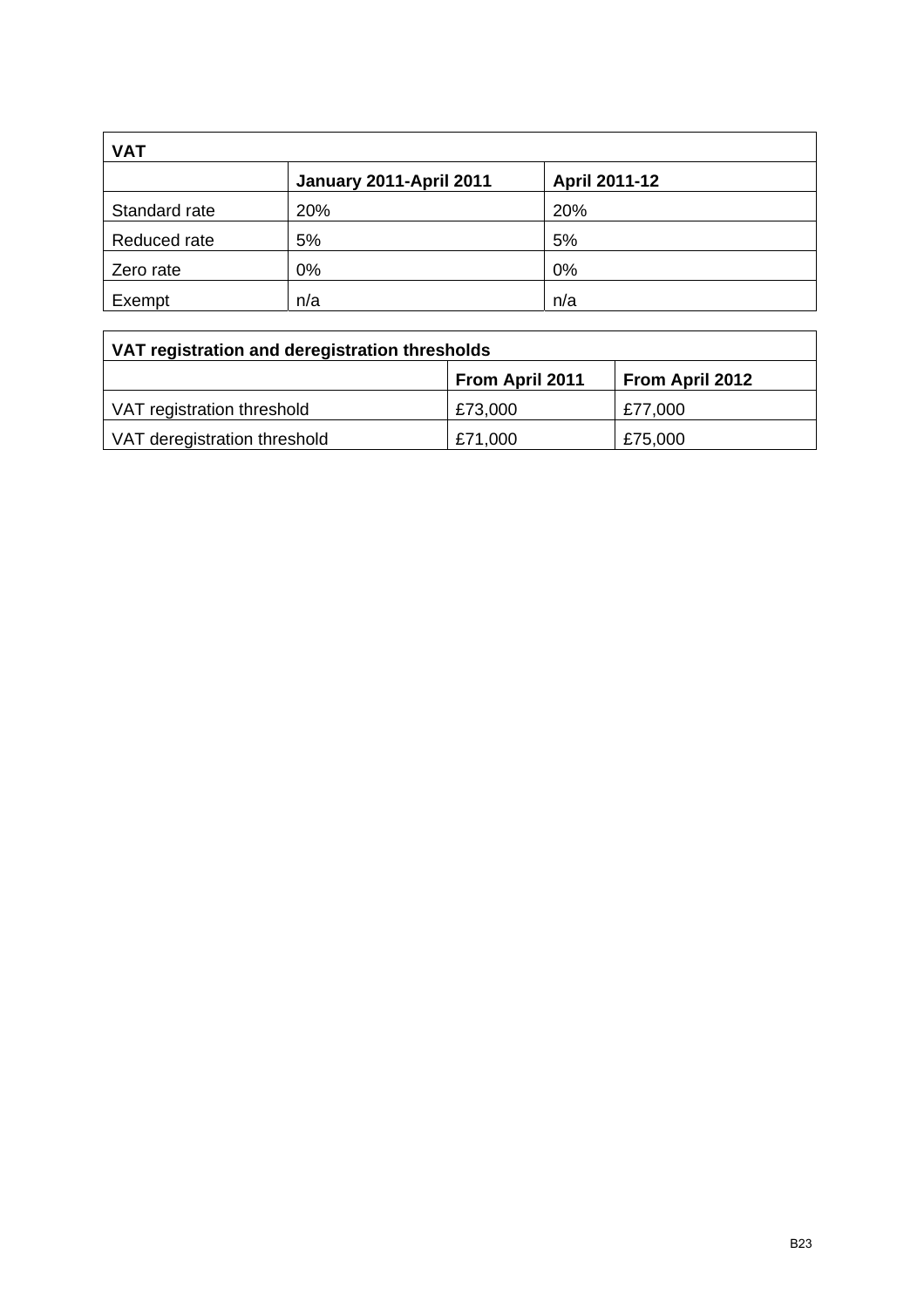### **VAT fuel scale charges[26](#page-23-0)**

Businesses must use these new VAT fuel scale charges from the start of their next prescribed accounting period beginning on or after 1 May 2012.

| $CO2$ band  | VAT fuel scale<br>charge, 12 month<br>period, £ | VAT on 12 month<br>charge, £ | VAT exclusive 12 month<br>charge, $E$ |
|-------------|-------------------------------------------------|------------------------------|---------------------------------------|
| 120 or less | £665.00                                         | £110.83                      | £554.17                               |
| 125         | £1,000.00                                       | £166.67                      | £833.33                               |
| 130         | £1,065.00                                       | £177.50                      | £887.50                               |
| 135         | £1,135.00                                       | £189.17                      | £945.83                               |
| 140         | £1,200.00                                       | £200.00                      | £1,000.00                             |
| 145         | £1,270.00                                       | £211.67                      | £1,058.33                             |
| 150         | £1,335.00                                       | £222.50                      | £1,112.50                             |
| 155         | £1,400.00                                       | £233.33                      | £1,166.67                             |
| 160         | £1,470.00                                       | £245.00                      | £1,225.00                             |
| 165         | £1,535.00                                       | £255.83                      | £1,279.17                             |
| 170         | £1,600.00                                       | £266.67                      | £1,333.33                             |
| 175         | £1,670.00                                       | £278.33                      | £1,391.67                             |
| 180         | £1,735.00                                       | £289.17                      | £1,445.83                             |
| 185         | £1,800.00                                       | £300.00                      | £1,500.00                             |
| 190         | £1,870.00                                       | £311.67                      | £1,558.33                             |
| 195         | £1,935.00                                       | £322.50                      | £1,612.50                             |
| 200         | £2,000.00                                       | £333.33                      | £1,666.67                             |
| 205         | £2,070.00                                       | £345.00                      | £1,725.00                             |
| 210         | £2,135.00                                       | £355.83                      | £1,779.17                             |
| 215         | £2,200.00                                       | £366.67                      | £1,833.33                             |
| 220         | £2,270.00                                       | £378.33                      | £1,891.67                             |
| 225 or more | £2,335.00                                       | £389.17                      | £1,945.83                             |

<span id="page-23-0"></span>  $26$  Where the CO<sub>2</sub> emission figure is not a multiple of five, the figure is rounded down to the next multiple of five to determine the level of the charge. For a bi-fuel vehicle which has two  $CO<sub>2</sub>$  emissions figures, the lower of the two figures should be used. For cars which are too old to have a  $CO<sub>2</sub>$ emissions figure, you should identify the  $CO<sub>2</sub>$  band based on engine size, as follows:

<sup>•</sup> If its cylinder capacity is 1,400cc or less, use  $CO<sub>2</sub>$  band 140;

<sup>•</sup> If its cylinder capacity exceeds 1,400cc but does not exceed 2,000cc, use  $CO<sub>2</sub>$  band 175;

<sup>•</sup> If its cylinder capacity exceeds 2,000cc, use  $CO<sub>2</sub>$  band 225 or above.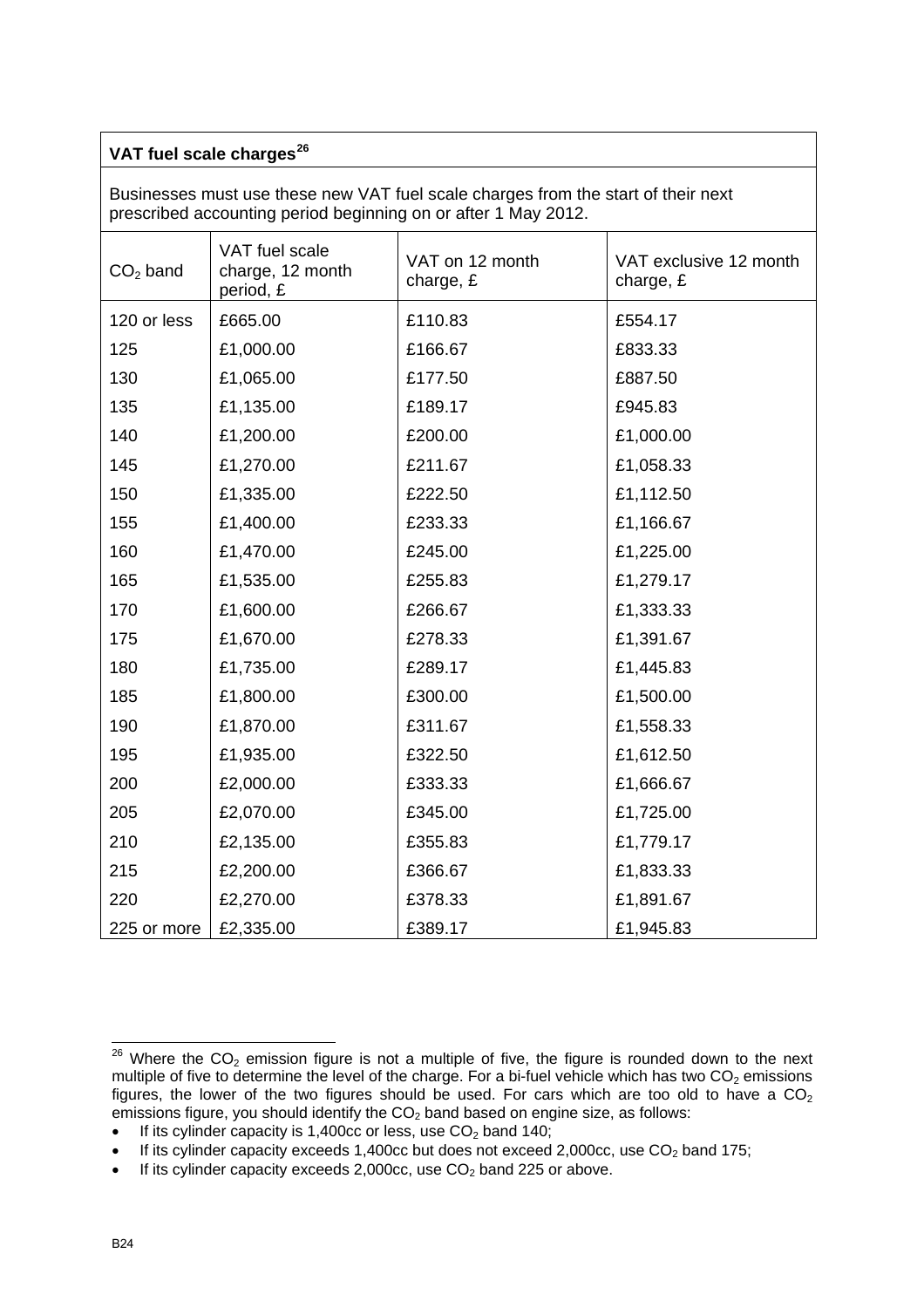### **Value Added Tax (VAT) – Fuel scale charges**

### **Businesses must use these new VAT fuel scale charges from the start of their next prescribed accounting period beginning on or after 1 May 2012.**

| $CO2$ band  | VAT fuel scale<br>charge, 3 month<br>period, £ | VAT on 3 month<br>charge, £ | VAT exclusive 3<br>month charge, £ |
|-------------|------------------------------------------------|-----------------------------|------------------------------------|
| 120 or less | 166.00                                         | 27.67                       | 138.33                             |
| 125         | 250.00                                         | 41.67                       | 208.33                             |
| 130         | 266.00                                         | 44.33                       | 221.67                             |
| 135         | 283.00                                         | 47.17                       | 235.83                             |
| 140         | 300.00                                         | 50.00                       | 250.00                             |
| 145         | 316.00                                         | 52.67                       | 263.33                             |
| 150         | 333.00                                         | 55.50                       | 277.50                             |
| 155         | 350.00                                         | 58.33                       | 291.67                             |
| 160         | 366.00                                         | 61.00                       | 305.00                             |
| 165         | 383.00                                         | 63.83                       | 319.17                             |
| 170         | 400.00                                         | 66.67                       | 333.33                             |
| 175         | 416.00                                         | 69.33                       | 346.67                             |
| 180         | 433.00                                         | 72.17                       | 360.83                             |
| 185         | 450.00                                         | 75.00                       | 375.00                             |
| 190         | 467.00                                         | 77.83                       | 389.17                             |
| 195         | 483.00                                         | 80.50                       | 402.50                             |
| 200         | 500.00                                         | 83.33                       | 416.67                             |
| 205         | 517.00                                         | 86.17                       | 430.83                             |
| 210         | 533.00                                         | 88.83                       | 444.17                             |
| 215         | 550.00                                         | 91.67                       | 458.33                             |
| 220         | 567.00                                         | 94.50                       | 472.50                             |
| 225 or more | 583.00                                         | 97.17                       | 485.83                             |